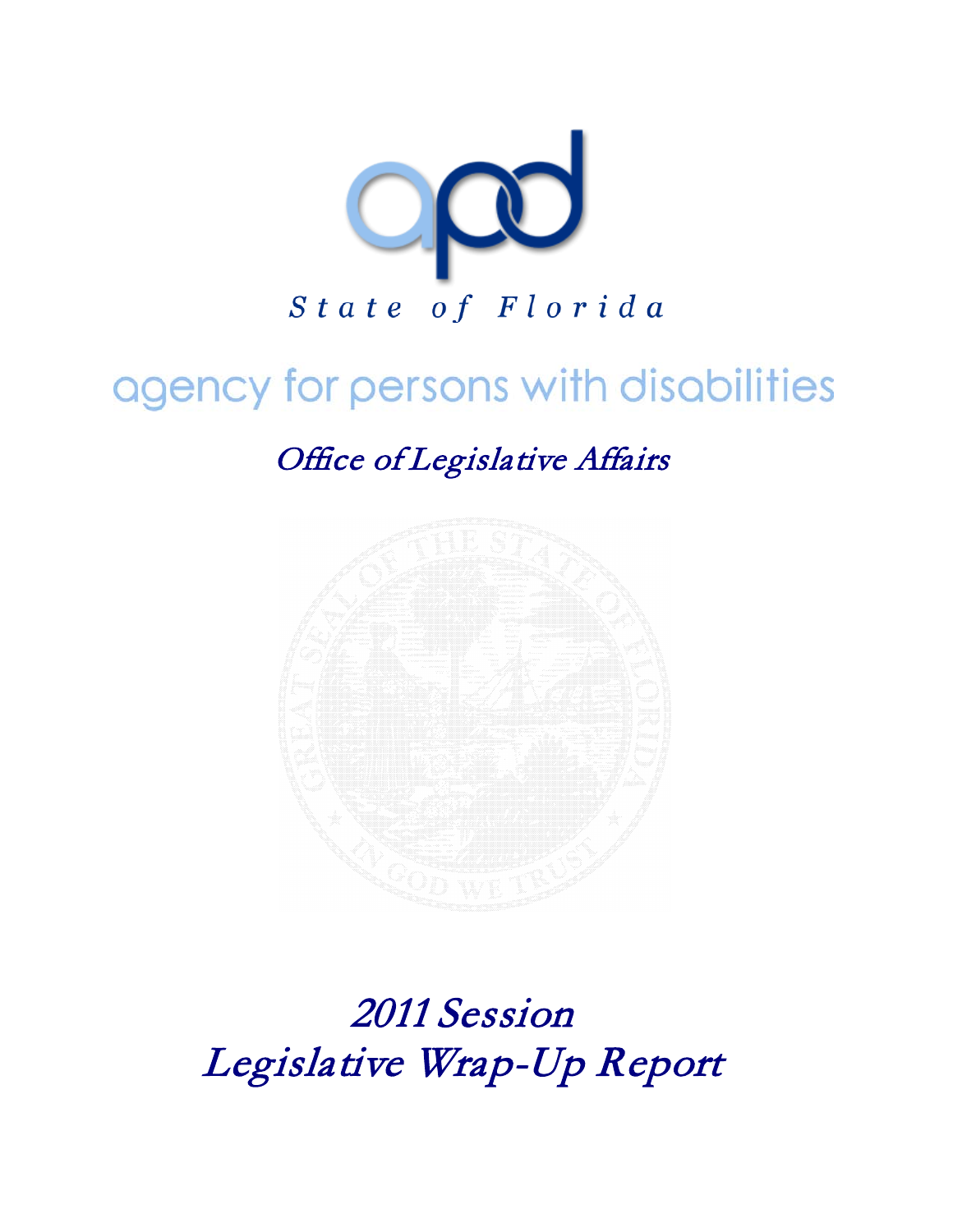## Table of Contents

**The following bills were passed by the Legislature and will be sent to the Governor for ANDREWSTER his action. All information is as of . 6/28/2011 To view narrative, click on the bill number.**

## <span id="page-1-0"></span>*Substantive Bills*

**REPORT AND POST** 

|    | <b>SUBJECT</b>                                                           | <b>PAGE</b> |
|----|--------------------------------------------------------------------------|-------------|
| А. | <b>HB 0579 Public Records of Regional Autism Centers</b>                 |             |
| В. | <b>HB 0639 Affordable Housing</b>                                        |             |
| C. | <b>HB 0843 Teaching Agency for Home and Community-Based Care</b>         |             |
| D. | SB 0926 Employer Liability of Persons with Developmental Disabilities    | 3           |
| Е. | <b>HB 1255 Education Accountability</b>                                  | 3           |
| F. | <b>HB 1329 John M. McKay Scholarships for Students with Disabilities</b> | 5           |
|    | G. SB 1366 Child Welfare/Mental Health/Substance Abuse                   | 6           |
| Н. | <b>SB 1992 Background Screening VETOED</b>                               | 6           |
| L. | <b>SB 2144 Medicaid</b>                                                  |             |
| J. | <b>HB 7107 Medicaid Managed Care</b>                                     | 9           |
| Κ. | <b>HB 7109 Medicaid</b>                                                  | 13          |
|    |                                                                          |             |

## *Appropriations Bill*

| <b>SUBJECT</b>                                  | <b>PAGE</b> |
|-------------------------------------------------|-------------|
| A. SB 2000 2011-2012 General Appropriations Act |             |
|                                                 |             |

**B. [SB 2002](#page-17-1)** 2011-2012 Implementing the General Appropriations Act 16

## *Administrative Bills*

|    | <b>SUBJECT</b>                                         | <b>PAGE</b> |  |
|----|--------------------------------------------------------|-------------|--|
|    | A. SB 0146 Criminal Justice                            | 18          |  |
|    | <b>B.</b> HB 0993 Rulemaking                           | 18          |  |
|    | C. SB 1292 Chief Financial Officer                     | 19          |  |
|    | D. SB 1314 State Financial Matters                     | 20          |  |
| Е. | <b>SB 1738 State Financial Information VETOED</b>      | <b>20</b>   |  |
|    | F. SB 2094 State Employees                             | 21          |  |
|    | G. SB 2100 Retirement                                  | 21          |  |
|    | H. HB 7223 Public Records of Competitive Solicitations | 23          |  |
|    |                                                        |             |  |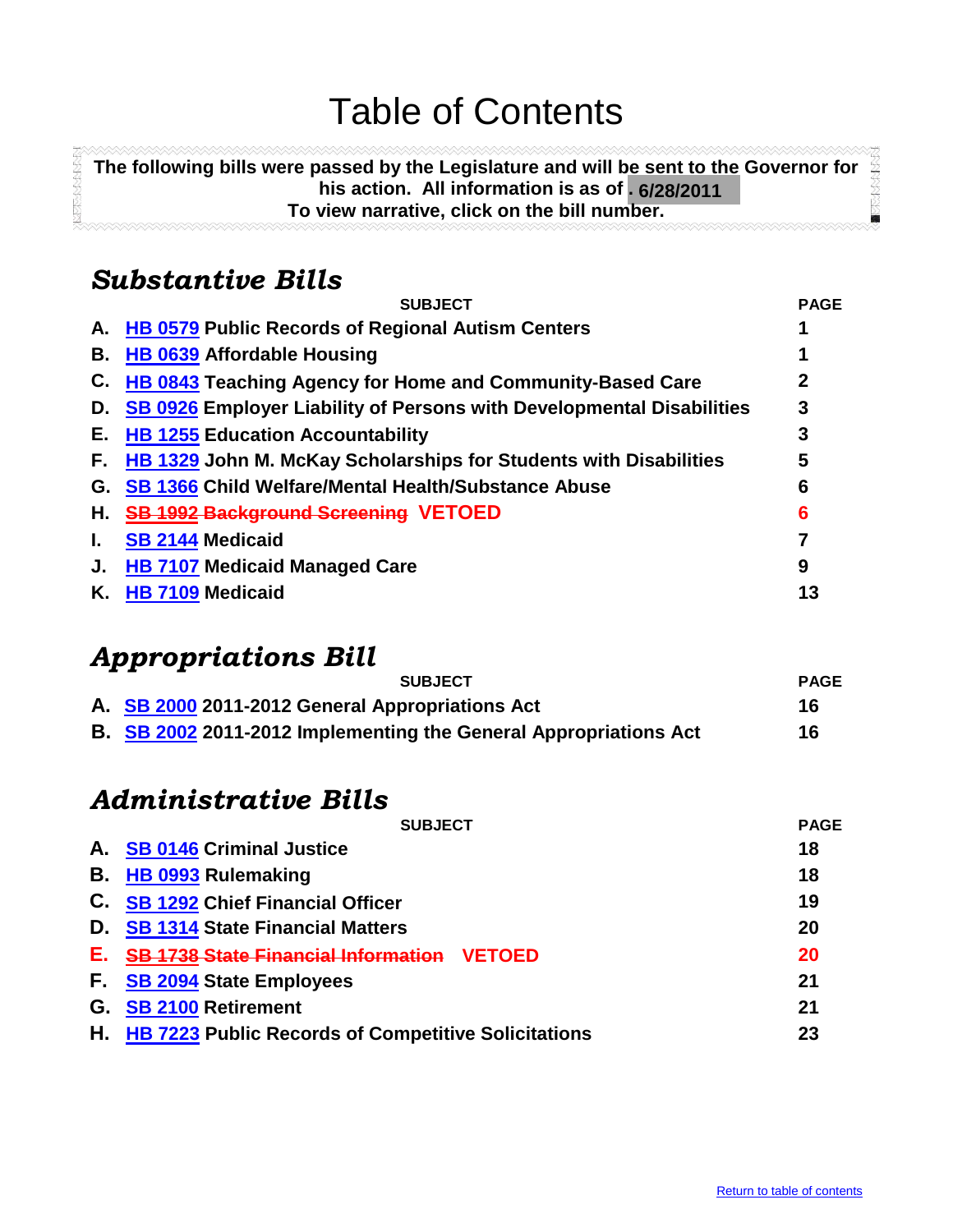## *SUBSTANTIVE BILLS*

#### *The following is an overview of the major substantive bills of interest to the Agency for Persons with Disabilities passed by the Florida Legislature during the 2011 Session*  **Click on the bill number to view bill language**

#### <span id="page-2-0"></span>**[HB 0579](http://flhouse.gov/Sections/Documents/loaddoc.aspx?FileName=_h0579er.docx&DocumentType=Bill&BillNumber=0579&Session=2011) – Public Records of Regional Autism Centers [2011](http://laws.flrules.org/) Laws of Florida Approved by the Governor on June 24, 2011**

The bill amends statutory language by:

- Providing for an exemption from public records requirements for all records that relate to a client of a regional autism center who receives the services of a center or participates in center activities and the client's family;
- Providing for the release of specified, confidential and exempt information by a center under certain circumstances;
- Providing an exemption from public records requirements for personal identifying information of a donor or prospective donor to a regional autism center, if such donor or prospective donor wishes to remain anonymous;
- Providing for review and repeal of the exemptions;
- Providing for a statement of public necessity.

#### **Effective Date: July 1, 2011**

#### <span id="page-2-1"></span>**[HB 0639](http://flhouse.gov/Sections/Documents/loaddoc.aspx?FileName=_h0639er.docx&DocumentType=Bill&BillNumber=0639&Session=2011) – Affordable Housing [2011](http://laws.flrules.org/) Laws of Florida Approved by the Governor on June 21, 2011**

- Revising the definition of "state agency" to include the Florida Housing Finance Corporation;
- Revising the definition of "agency head" to include the board of directors of the corporation;
- Requiring the inspector general to prepare an annual report;
- Providing a housing finance authority with an additional purpose for which it may exercise its power to borrow;
- Revising provisions relating to the elements of local comprehensive plans to authorize the inclusion of an element for affordable housing for certain seniors;
- Providing for the disposition of real property by a local government for the development of affordable housing;
- Revising the allocation of certain proceeds distributed from the excise tax on documents that are paid into the State Treasury to the credit of the State Housing Trust Fund;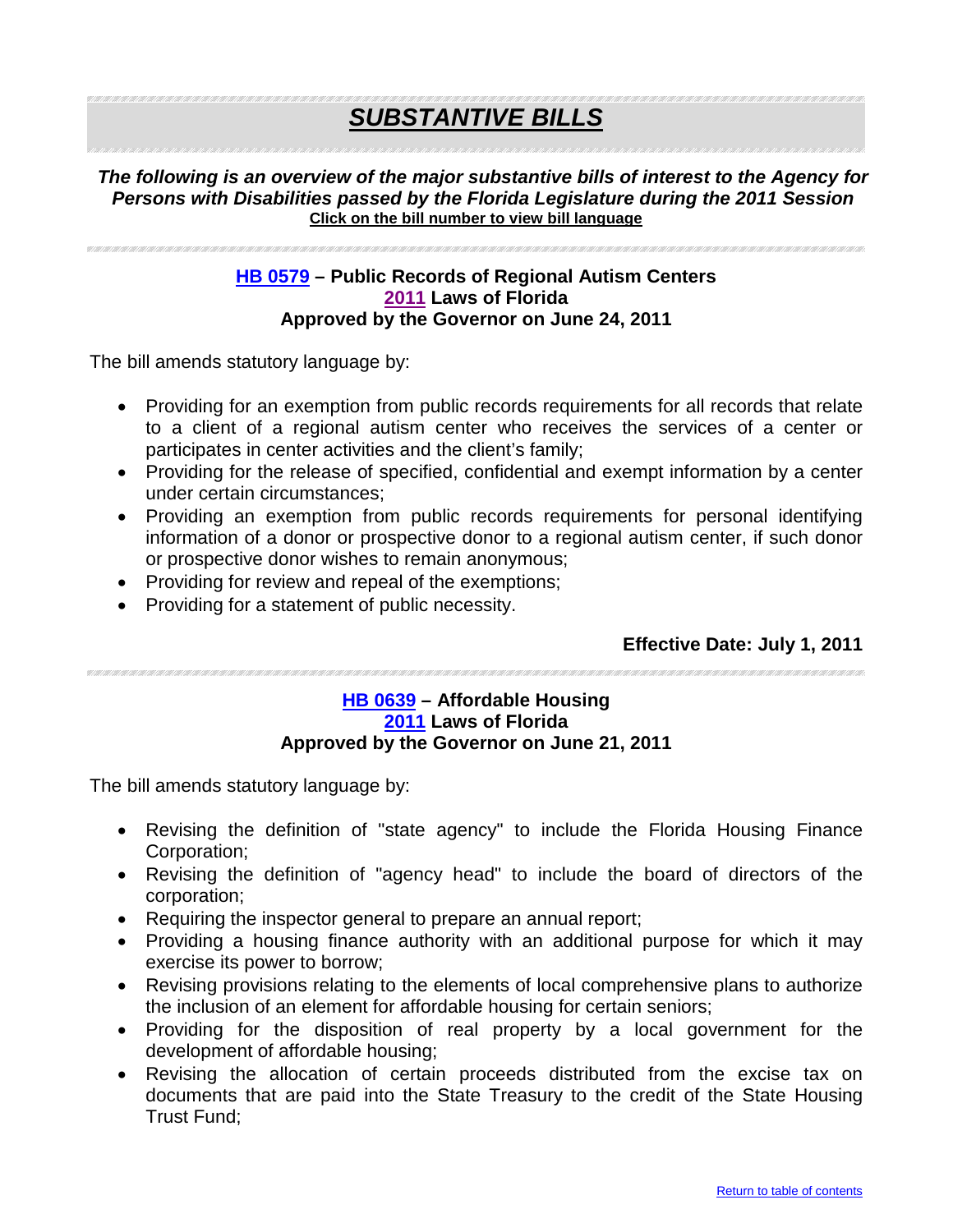- Providing for retroactive repeal of chapter 2009-131, Laws of Florida, to eliminate a conflicting version of s. 201.15, F.S.;
- Amending s. 420.0003, F.S. to include the needs of persons with special needs in the state housing strategy's periodic review and report;
- Defining the terms "disabling condition" and "person with special needs";
- Deleting provisions requiring the inspector general of the Department of Community Affairs to perform functions for the corporation to conform to changes made by the act;
- Authorizing the Secretary of Community Affairs to designate a senior-level agency employee to serve on the board of directors of the Florida Housing Finance Corporation;
- Providing for the appointment of an inspector general of the Florida Housing Finance Corporation;
- Providing duties and responsibilities of the inspector general;
- Requiring certain rates of interest to be made available to sponsors of projects for persons with special needs;
- Providing additional powers of the corporation relating to receipt of federal funds;
- Revising powers of the corporation relating to criteria establishing a preference for eligible developers and general contractors;
- Limiting the reservation of funds within each notice of fund availability to the persons with special needs tenant group;
- Including persons with special needs as a tenant group for specified purposes of the State Apartment Incentive Loan Program;
- Revising and providing criteria to be used by a specified review committee for the competitive ranking of applications for such program;
- Prohibiting funds from the State Housing Trust Fund or the Local Government Housing Trust Fund that are appropriated for specified programs from being used for certain purposes;
- Providing for future repeal.

#### <span id="page-3-0"></span>**[HB 0843](http://flhouse.gov/Sections/Documents/loaddoc.aspx?FileName=_h0843er.docx&DocumentType=Bill&BillNumber=0843&Session=2011) – Teaching Agency for Home and Community-Based Care [2011](http://laws.flrules.org/) Laws of Florida Approved by the Governor on June 17, 2011**

The bill amends statutory language by:

- Creating s. 430.81, F.S. authorizing the Department of Elderly Affairs to designate a home health agency as a teaching agency for home and community-based care;
- Establishing criteria for qualification;
- Authorizing a teaching agency to be affiliated with an academic research university in the state that meets certain criteria;
- Authorizing a teaching agency to be affiliated with an academic health center.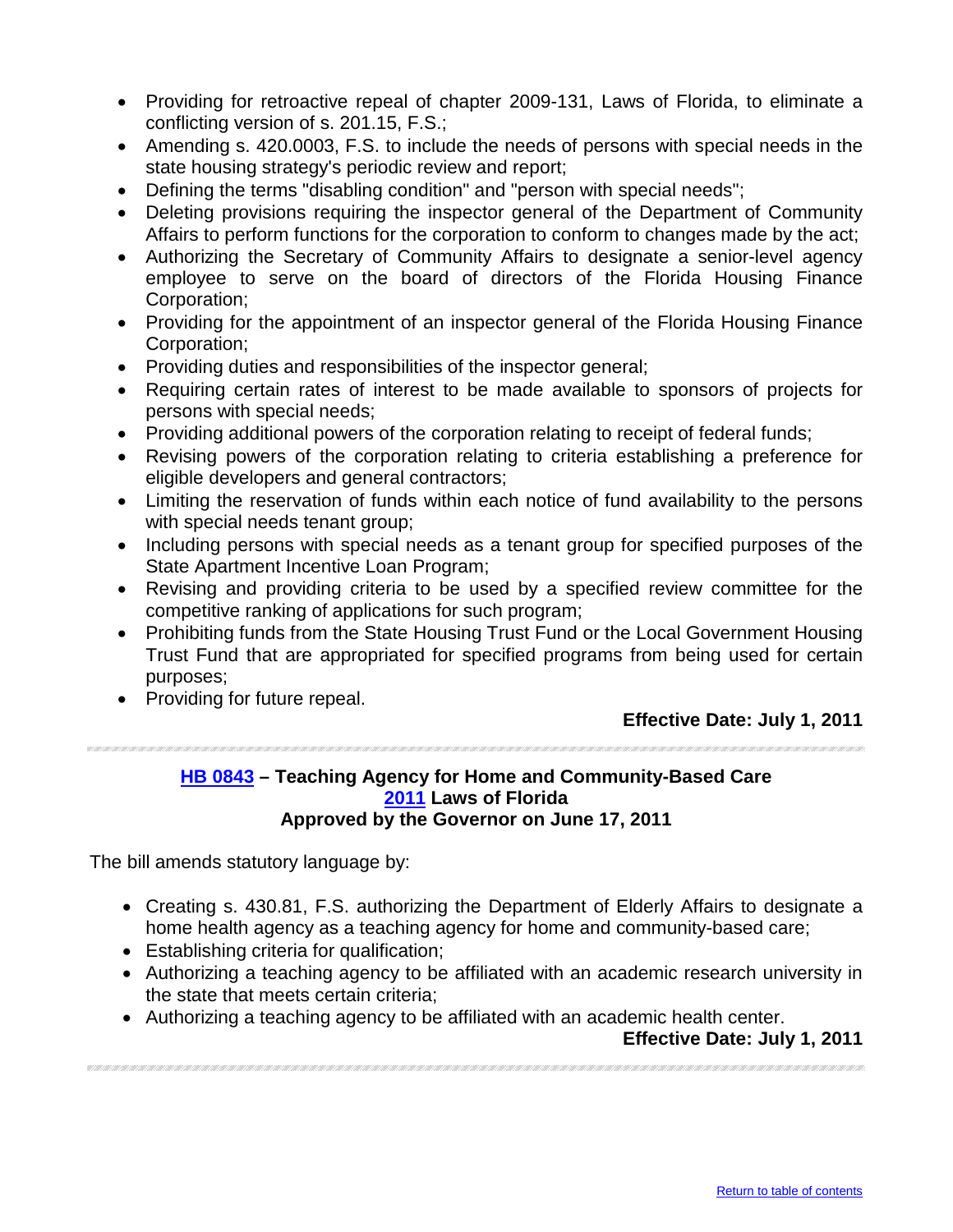#### <span id="page-4-0"></span>**[SB 0926](http://flsenate.gov/Session/Bill/2011/0926/BillText/er/PDF) – Limited Liability of Employers of Persons with Disabilities [2011](http://laws.flrules.org/) Laws of Florida Approved by the Governor on June 27, 2011**

The bill amends statutory language by:

- Creating s. 768.0985, F.S. providing that an employer, under certain circumstances, is not liable for the acts or omissions of an employee who is a person with a developmental disability;
- Providing that a supported employment service provider that provides or has provided supported employment services to a person with a developmental disability is not liable for the actions or conduct of the person occurring within the scope of the person's employment;
- Defining the terms "developmental disability" and "supported employment service provider";
- Providing for the application of the act.

#### **Effective Date: July 1, 2011**

#### <span id="page-4-1"></span>**[HB 1255](http://flhouse.gov/Sections/Documents/loaddoc.aspx?FileName=_h1255er.docx&DocumentType=Bill&BillNumber=1255&Session=2011) – Education Accountability [2011](http://laws.flrules.org/) Laws of Florida Approved by the Governor on June 17, 2011**

- Deleting a provision that requires the Florida Virtual School to be administratively housed within the Office of Technology and Information Services within the Office of the Commissioner of Education;
- Revising the powers and duties of district school boards relating to student access to Florida Virtual School courses;
- Creating s. 1001.421, 9 F.S. prohibiting district school board members and their relatives from soliciting or accepting certain gifts;
- Adding auditory-oral education programs to the list of public school choice options;
- Conforming provisions to changes made by the act;
- Requiring that a school's grade be based on statewide assessments for purposes of the Opportunity Scholarship Program;
- Providing requirements for determining the end of the term of a John M. McKay Scholarship;
- Creating s. 1002.391, F.S. providing for the establishment of auditory-oral education programs as a school of choice;
- Providing requirements for enrollment and attendance;
- Revising provisions relating to virtual instruction program provider qualifications;
- Providing an additional instructional service for children with disabilities in the Voluntary Prekindergarten Education Program;
- Requiring that the State Board of Education periodically review and revise the performance standards for the statewide kindergarten screening;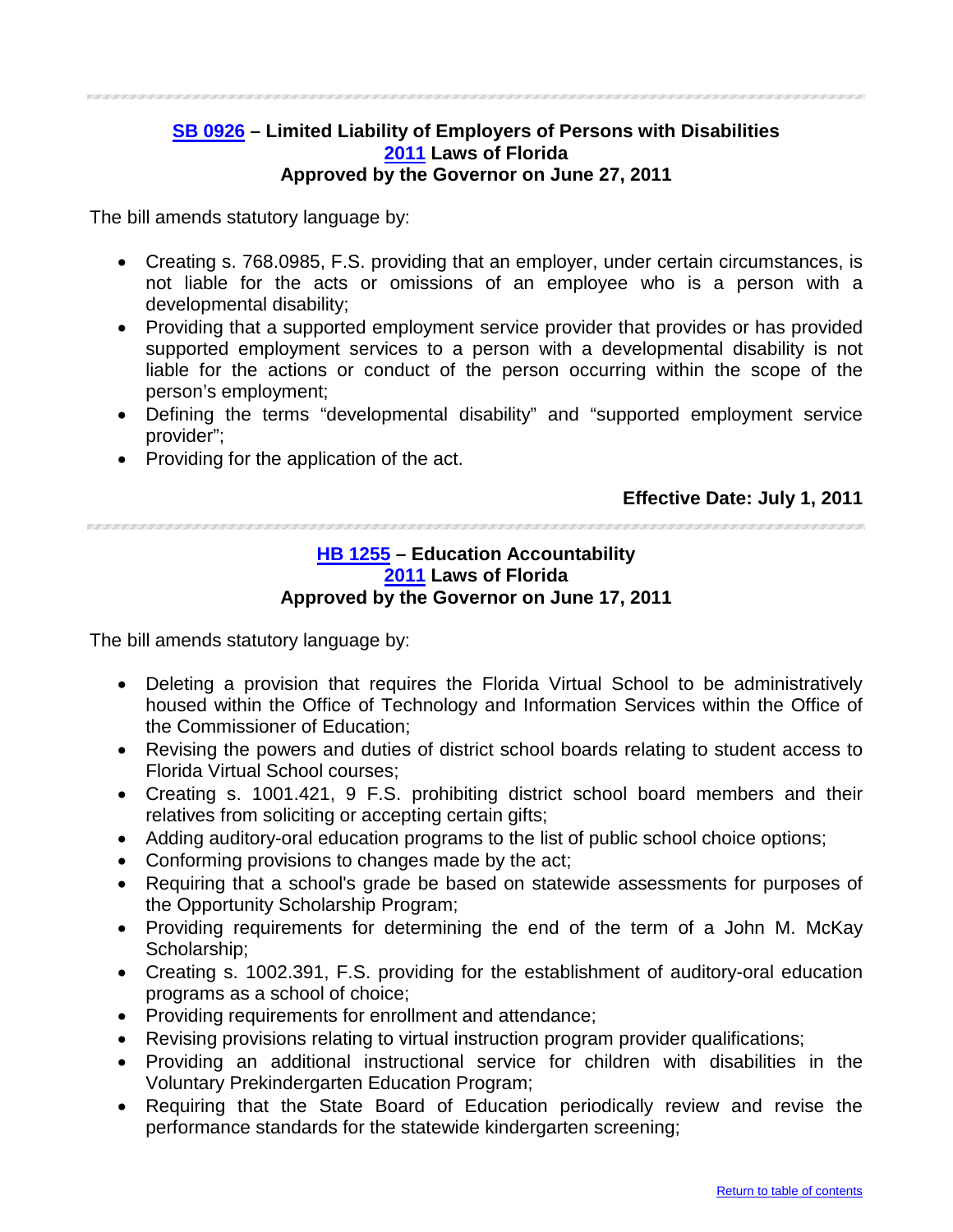- Authorizing nonpublic schools to administer the statewide kindergarten screening to kindergarten students who were enrolled in the Voluntary Prekindergarten Education Program;
- Revising provisions relating to the minimum kindergarten readiness rate and criteria for good cause exemptions from meeting the requirement;
- Requiring prekindergarten enrollment screening and post-assessment under certain circumstances;
- Providing that a child may reenroll more than once in a prekindergarten program if granted a good cause exemption;
- Requiring the Department of Education to adopt procedures relating to prekindergarten enrollment screening, the standardized post-assessment, and reporting of the results of readiness measures;
- amending s. 1003.01, F.S. providing an additional special education service;
- Revising the general requirements for middle grades promotion;
- Providing that a student with a disability may have end-of-course assessment results waived under certain circumstances;
- Providing that a middle grades student may be exempt from reading remediation requirements under certain circumstances;
- Creating s. 1003.4203, F.S. authorizing each district school board to develop and implement a digital curriculum for students in grades 6 through 12;
- Requiring the Department of Education to develop a model digital curriculum;
- Authorizing partnerships with private businesses and consultants;
- Revising provisions relating to the general requirements for high school graduation;
- Providing that a high school student may be exempt from reading remediation requirements under certain circumstances;
- Revising provisions relating to the selection of accelerated high school graduation options;
- Revising provisions relating to the development, contents, and approval of the strategic plan to address workforce needs;
- Revising requirements for career and professional academies and enrollment of students;
- Creating s. 1003.4935, F.S. requiring each district school board to develop a plan to implement a career and professional academy in at least one middle school;
- Providing requirements for middle school career and professional academies and academy courses;
- Revising provisions relating to the use of restraint and seclusion on students with disabilities;
- Requiring that certain information be included in incident reports;
- Requiring that the Department of Education maintain certain data of incidents of manual or physical restraint and seclusion and establish standards for documenting, reporting, and monitoring the use of restraint and seclusion;
- Requiring that the department provide these standards to school districts by a specified date;
- Revising provisions relating to school district policies and procedures to include monitoring, training, selecting personnel to be trained, and planning for reducing the use of restraint and seclusion;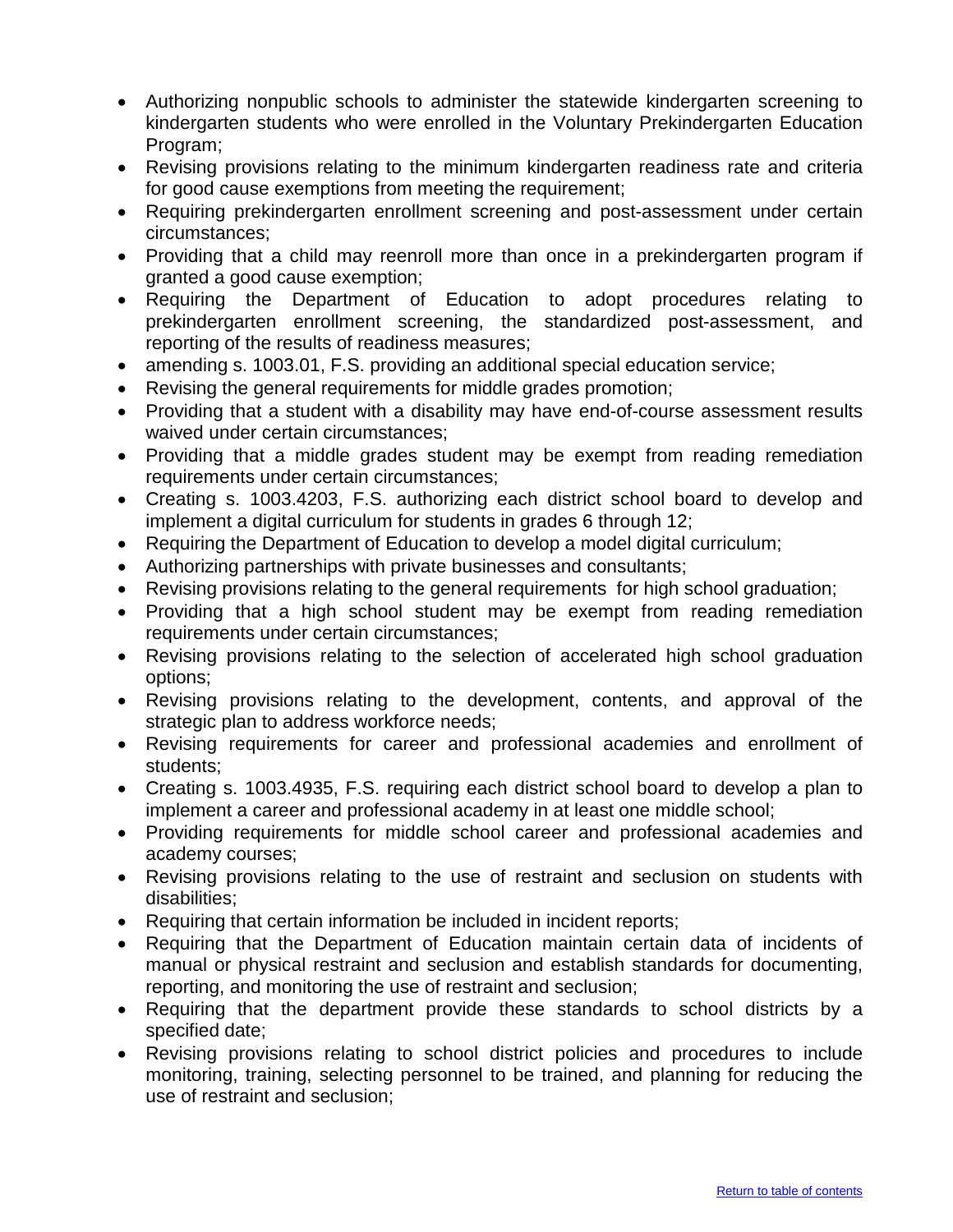- Extending the date that such policies and procedures must be revised and filed with the bureau chief of the Bureau of Exceptional Education and Student Services within the Department of Education;
- Providing requirements for completion of an assistive technology assessment;
- Revising provisions relating to the student assessment program for public schools;
- Requiring that the Commissioner of Education direct school districts to participate in certain international assessment programs;
- Authorizing a school principal to exempt certain students from the end-of-course assessment in civics education;
- Revising provisions relating to administration and reporting of results of assessments;
- Revising provisions relating to evaluation of college readiness and providing for postsecondary preparatory instruction;
- Requiring the State Board of Education to adopt certain rules;
- Revising provisions relating to public school improvement;
- Requiring the Department of Education to categorize public schools based on a school's grade that relies on statewide assessments;
- Authorizing school districts to select acceptable pre-methods and post-methods for measuring student learning gains;
- Revising the basis for the designation of school grades;
- Including achievement scores and learning gains for students who are hospital or homebound;
- Revising provisions relating to the annual operating budgets of district school boards and Florida College System institution boards of trustees;
- Revising provisions relating to adopted district school board budgets;
- Creating s. 1011.035, F.S. requiring each school district to post budgetary information on its website;
- Revising provisions relating to the funding model for exceptional student education programs;
- Requiring the Department of Education to revise the descriptions of services and to implement the revisions;
- Revising provisions relating to the qualifications for non-degreed teachers of career education.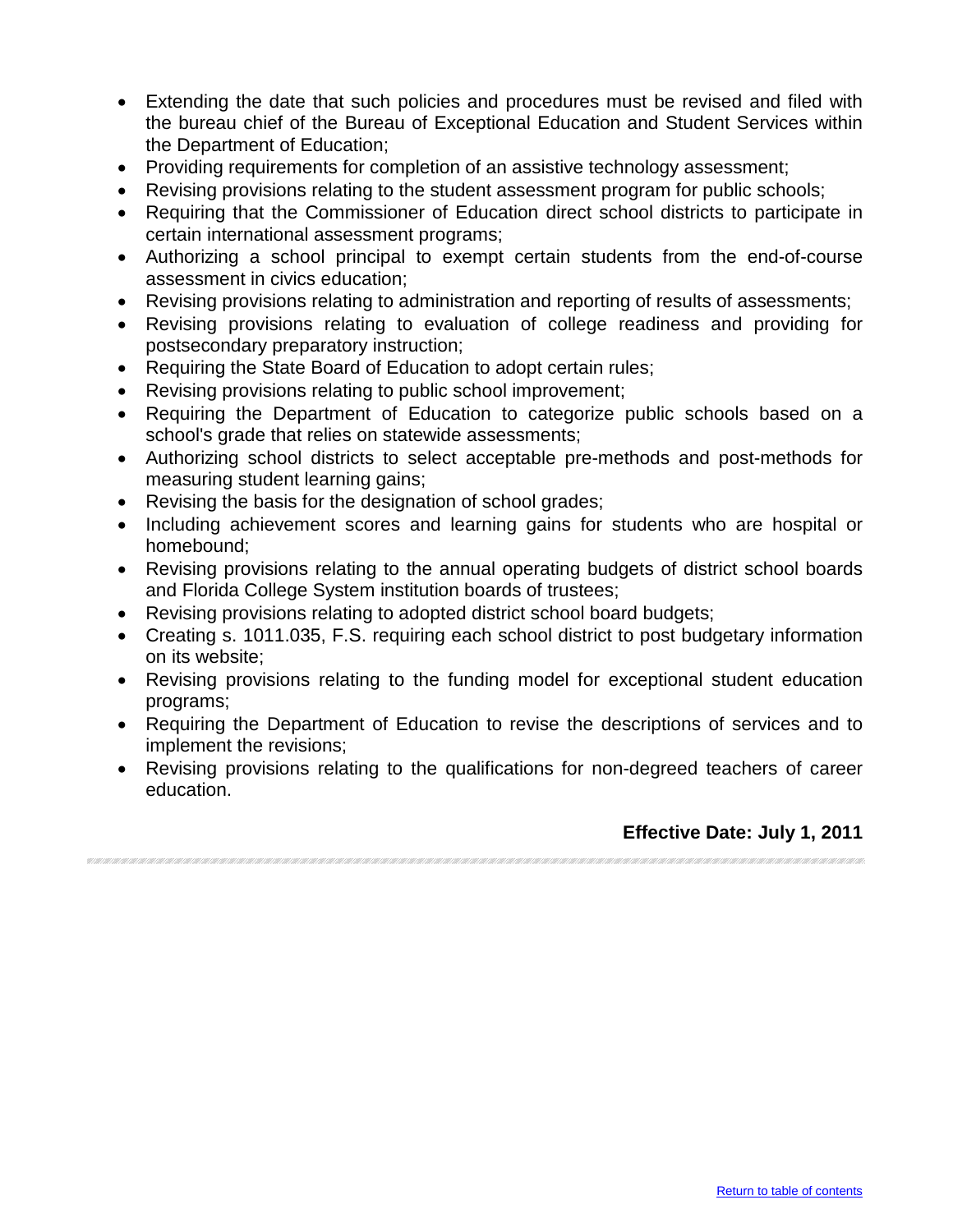#### <span id="page-7-0"></span>**[HB 1329](http://flhouse.gov/Sections/Documents/loaddoc.aspx?FileName=_h1329er.docx&DocumentType=Bill&BillNumber=1329&Session=2011) - John M. McKay Scholarships for Students with Disabilities [Ch. 2011-127](http://laws.flrules.org/2011/127) Laws of Florida Approved by the Governor on June 2, 2011**

The bill amends statutory language by:

- Amending s. 1002.39, F.S. making scholarships available to students with disabilities who have a 504 accommodation plan issued under section 504 of the federal Rehabilitation Act;
- Allowing a parent to request and receive a scholarship for a student to enroll in and attend a private school if the student has a 504 accommodation plan;
- Providing that students with certain temporary 504 accommodation plans are ineligible for a scholarship;
- Requiring that the school district notify a parent of available options within 10 days after a 504 accommodation plan is issued;
- Providing that a parent may choose to enroll the student in a public school in an adjacent district under certain conditions;
- Providing for scholarship amounts.

#### **Effective Date: July 1, 2011**

#### <span id="page-7-1"></span>**[SB 1366](http://flsenate.gov/Session/Bill/2011/1366/BillText/er/PDF) – Administrative Monitoring of Service Providers [2011](http://laws.flrules.org/) Laws of Florida Approved by the Governor on June 21, 2011**

The bill amends statutory language by:

- Defining the term "mental health and substance abuse service provider" as it relates to the monitoring of providers of child welfare services, mental health services, and substance abuse services;
- Requiring the Department of Children and Family Services, the Department of Health, the Agency for Persons with Disabilities, the Agency for Health Care Administration, community-based care lead agencies, managing entities, and agencies that have contracted with monitoring agents to adopt certain revised policies for the administrative monitoring of child welfare service providers, mental health service providers, and substance abuse service providers;
- Limiting the frequency of required administrative, licensure, and programmatic monitoring for mental health service providers and substance abuse service providers that are accredited by specified entities;
- Providing certain exception to the limitations on monitoring;
- Requiring that the corporate, fiscal, and administrative records of mental health and substance abuse service providers are included in a consolidated data warehouse and archive.

#### **Effective Date: Upon becoming law**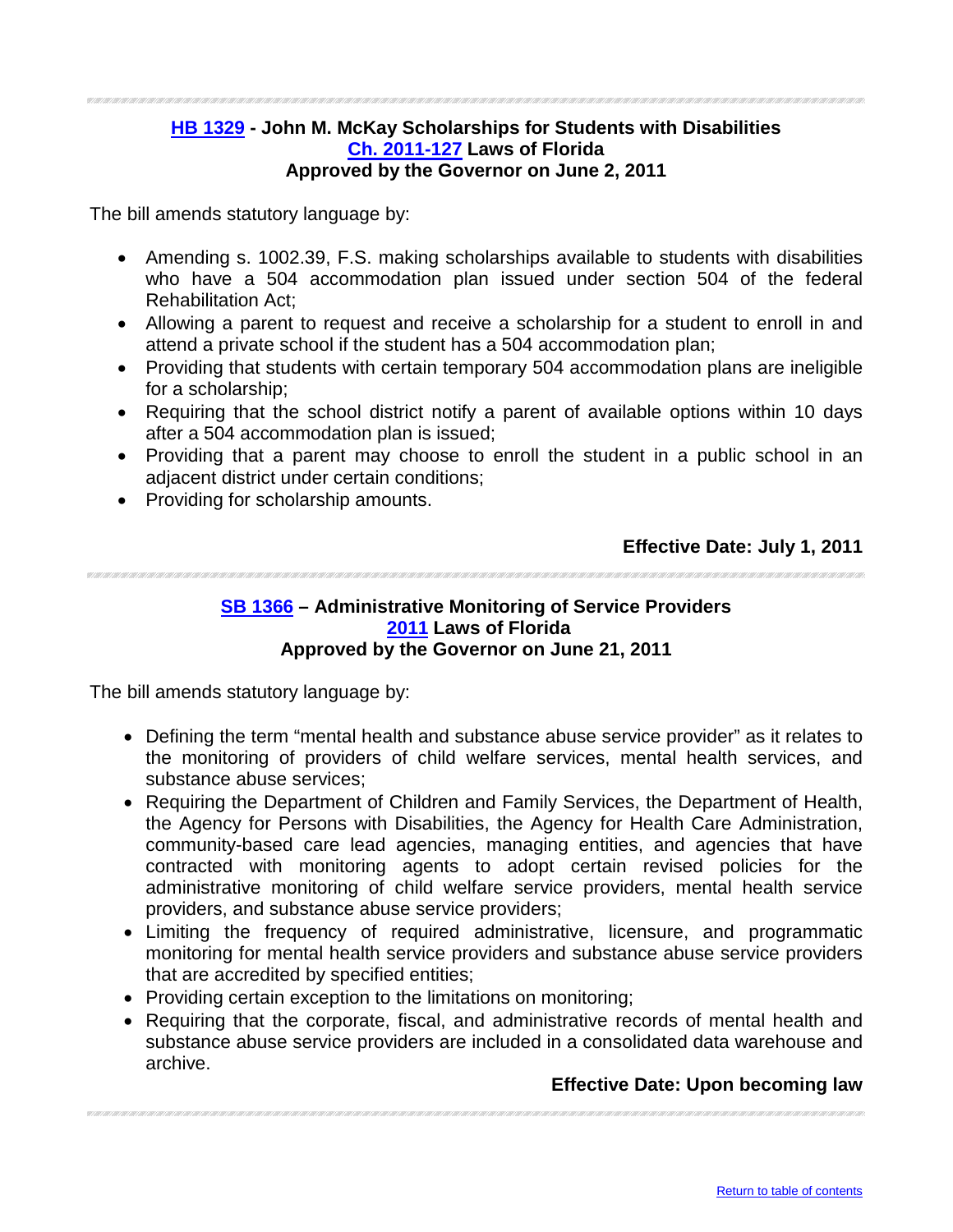#### **[SB 1992](http://flsenate.gov/Session/Bill/2011/1992/BillText/er/PDF) – Background Screening [2011](http://laws.flrules.org/) Laws of Florida Presented to the Governor on June 8, 2011 VETOED**

<span id="page-8-0"></span>The bill amends statutory language by:

- Providing that mental health personnel working in a facility licensed under ch. 395, F.S., who work on an intermittent basis for less than 15 hours per week of direct, faceto-face contact with patients are exempt from the fingerprinting and screening requirements;
- Adding law enforcement officers who have a good moral character to the list of professionals who are not required to be re-fingerprinted or rescreened;
- Amending s. 430.0402, F.S. including volunteers within the definition of the term "direct service provider" for purposes of required background screening;
- Exempting a volunteer who meets certain criteria and a client's relative or spouse from the screening requirement;
- Excepting certain licensed professionals and persons screened as a licensure requirement from further screening under certain circumstances;
- Requiring direct service providers working as of a certain date to be screened within a specified period;
- Providing a phase-in for screening direct service providers;
- Requiring that employers of direct service providers and certain other individuals be rescreened every 5 years unless fingerprints are retained electronically by the Department of Law Enforcement; removing an offense from the list of disqualifying offenses for purposes of background screening;
- Requiring vendors who submit fingerprints on behalf of employers to meet specified criteria;
- Requiring that fingerprints be retained for any person screened by a certain date;
- Amending s. 435.06, F.S. authorizing an employer to hire an employee to a position that otherwise requires background screening before the completion of the screening process for the purpose of training the employee;
- Prohibiting the employee from having direct contact with vulnerable persons until the screening process is complete;
- Providing that personnel of a qualified entity as defined in ch. 943, F.S., may apply for an exemption from screening;
- Eliminating a rule that requires the Agency for Health Care Administration to stagger rescreening schedules;
- Providing a rescreening schedule;
- Requiring the Board of Nursing to waive background screening requirements for certain certified nursing assistants;
- Requiring the establishment and membership of a statewide interagency workgroup relating to statewide background screening procedures and information sharing;
- Requiring the workgroup to submit a report to the Legislature by a specified date.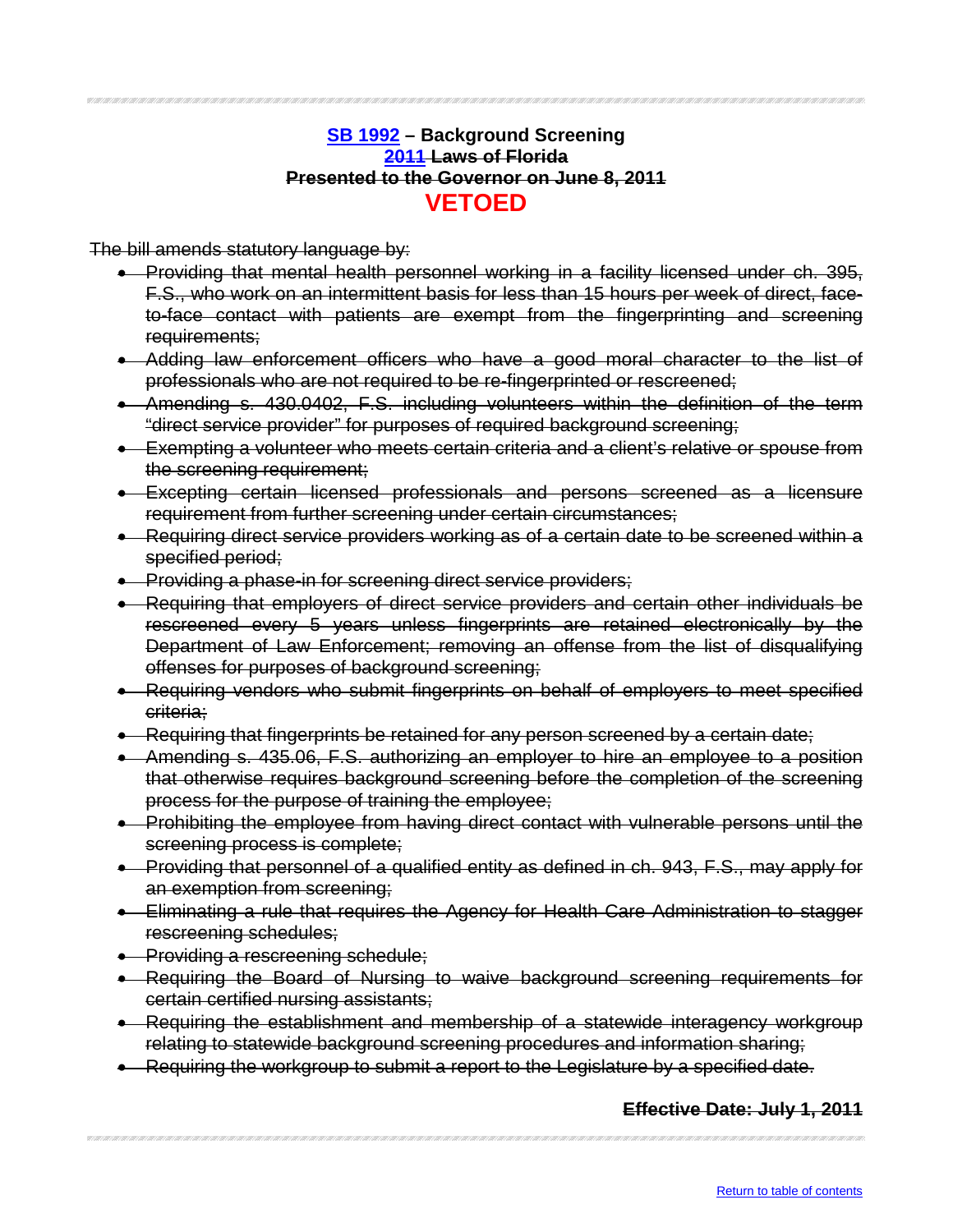#### <span id="page-9-0"></span>**[SB 2144](http://flsenate.gov/Session/Bill/2011/2144/BillText/er/PDF) - Medicaid [Ch 2011-61](http://laws.flrules.org/2011/61) Laws of Florida Approved by the Governor on May 26, 2011**

- Amending s. 400.23, F.S. revising the minimum staffing requirements for nursing homes;
- Requiring that the Agency for Health Care Administration deny an application for a license or license renewal of an applicant, a controlling interest of the applicant, or any entity in which a controlling interest of the applicant was an owner or officer during the occurrence of certain actions;
- Authorizing the agency to consider certain mitigating circumstances;
- Authorizing the agency to extend a license expiration date under certain circumstances;
- Repealing the sunset of provisions authorizing the federal waiver for certain persons age 65 and older or who have a disability;
- repealing the sunset of provisions authorizing a specified medically needy program;
- Eliminating the limit to services placed on the medically needy program for pregnant women and children younger than age 21;
- Deleting provisions requiring that the agency implement hospitalist programs;
- Revising the factors that are excluded from the direct care subcomponent of the longterm care reimbursement plan for nursing home care;
- Revising the factors for calculating the maximum allowable fee for pharmaceutical ingredient costs;
- Continuing the requirement that the Agency for Health Care Administration set certain institutional provider reimbursement rates in a manner that results in no automatic cost-based statewide expenditure increase;
- Deleting an obsolete requirement to establish workgroups to evaluate alternate reimbursement and payment methods;
- Eliminating the repeal date of the suspension of the use of cost data to set certain institutional provider reimbursement rates;
- Revising the aggregated amount of the quality assessment for nursing home facilities;
- Exempting certain nursing home facilities from the quality assessment;
- Updating references to data to be used for the disproportionate share program;
- Providing that certain hospitals eligible for payments remain eligible for payments during the next fiscal year;
- Extending the prohibition against distributing moneys under the regional perinatal intensive care centers disproportionate share program for another year;
- Extending the disproportionate share program for teaching hospitals for another year;
- Extending the prohibition against distributing moneys under the primary care disproportionate share program for another year;
- Providing for alternatives to the statewide inpatient psychiatric program;
- Allowing the agency to continue to contract for electronic access to certain pharmacology drug information;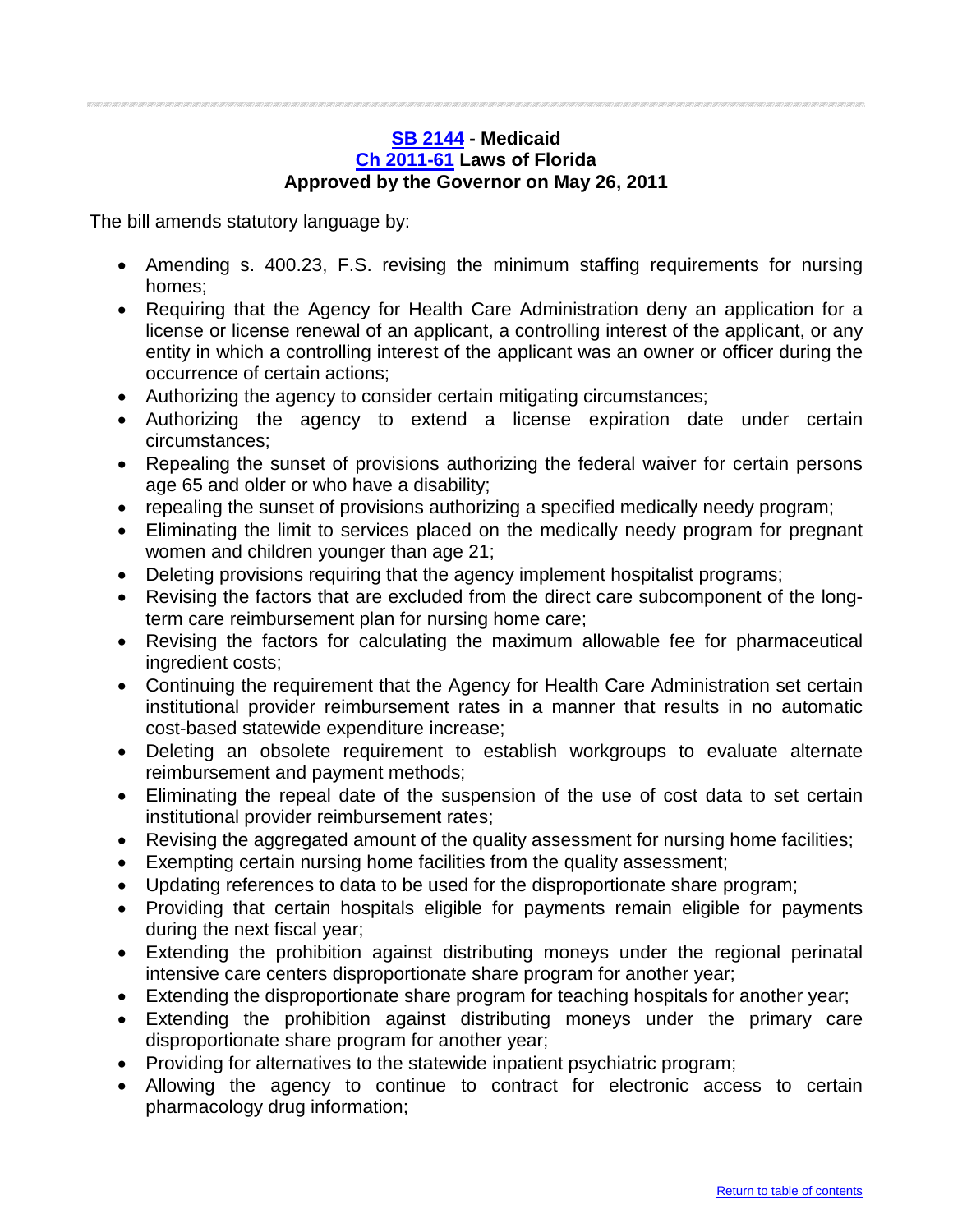- Eliminating the requirement to implement a wireless handheld clinical pharmacology drug information database for practitioners;
- Revising the factors for calculating the maximum allowable fee for pharmaceutical ingredient costs;
- Authorizing the agency to seek federal approval and to issue a procurement in order to implement a home delivery of pharmacy products program;
- Establishing the provisions for the procurement and the program;
- Eliminating the requirement for the expansion of the mail-order-pharmacy diabetessupply program;
- Eliminating certain provisions of the Medicaid prescription drug management program;
- Requiring the agency to assign Medicaid recipients with HIV/AIDS in certain counties to a certain type of managed care plan;
- Requiring the agency to contract with a single provider service network to manage the MediPass program in certain counties;
- Exempting certain entities providing services solely to Medicaid recipients under a Medicaid contract from being subject to the premium tax imposed on premiums, contributions, and assessments received by prepaid limited health service organizations;
- Providing for prospective operation and specifying that the act does not provide a basis for relief from or assessment of taxes not paid, or for determining any denial of or right to a refund of taxes paid, before the effective date of the act;
- Providing legislative intent with respect to the need to maintain revenues that support critical health programs;
- Repealing s. 569.23(3)(f), F.S.;
- Abrogating the repeal of provisions requiring that appellants of tobacco settlement agreement judgments provide specified security; authorizing the agency to contract with an organization to provide certain benefits under a federal program in Palm Beach County;
- Providing an exemption from chapter 641, F.S., for the organization;
- Authorizing enrollment slots for the Program of All-inclusive Care for the Elderly in Palm Beach County, subject to appropriation.

#### <span id="page-10-0"></span>**[HB 7107](http://flhouse.gov/Sections/Documents/loaddoc.aspx?FileName=_h7107er.docx&DocumentType=Bill&BillNumber=7107&Session=2011) – Medicaid Managed Care [Ch. 2011-134](http://laws.flrules.org/2011/134) Laws of Florida Approved by the Governor on June 2, 2011**

- Creating part IV of chapter 409, F.S., entitled "Medicaid Managed Care";
- Providing for statutory construction and rulemaking authority for specified agencies;
- Designating the Agency for Health Care Administration as the single state agency to administer the Medicaid program and specifying agency responsibilities;
- Requiring client consent for release of medical records;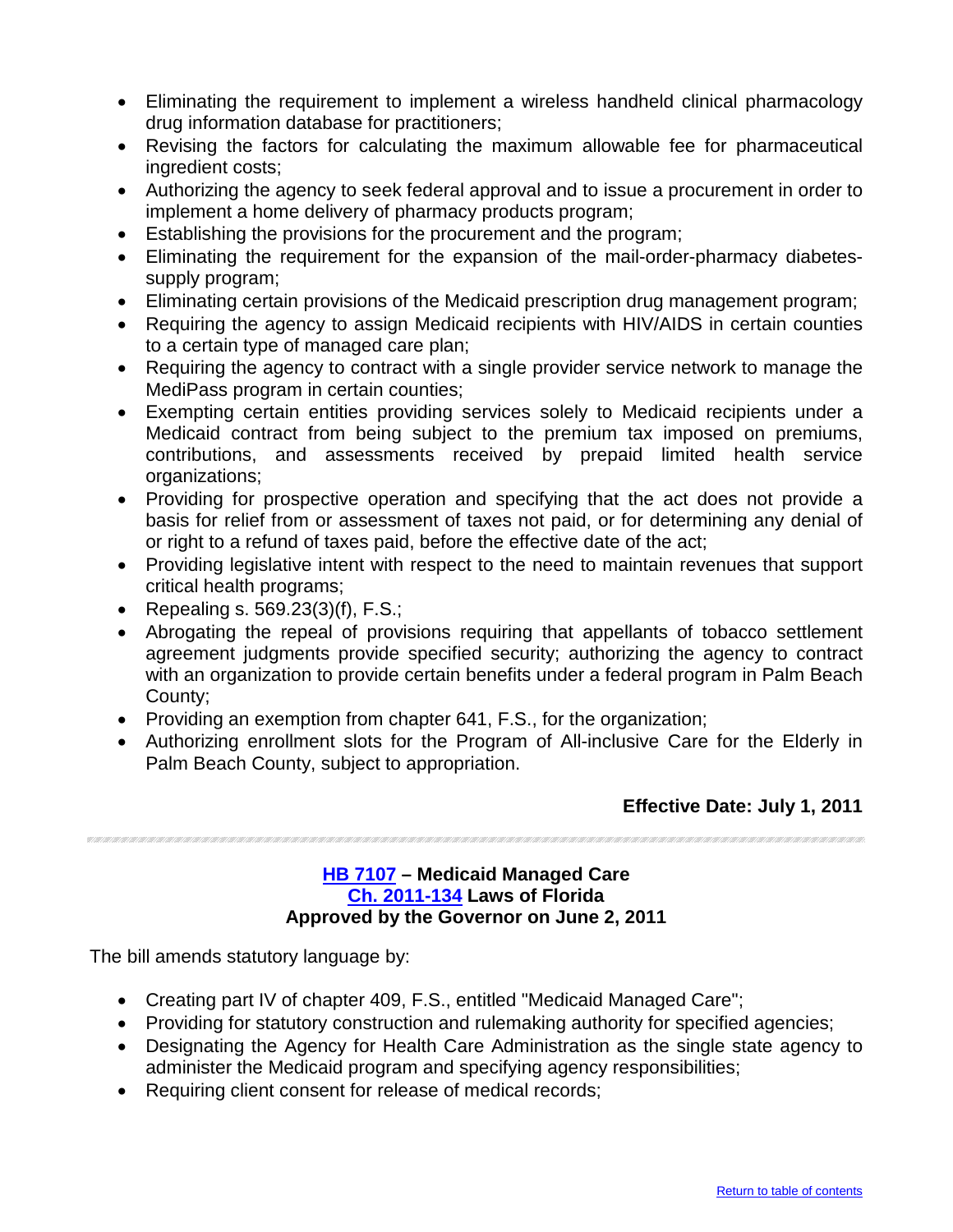- Establishing the Medicaid program as the statewide, integrated managed care program for all covered services;
- Authorizing the agency to apply for and implement waivers;
- Providing for public notice and comment;
- Providing for mandatory enrollment;
- Providing exemptions for the following:
	- o Medicaid recipients who have other creditable health care coverage, excluding Medicare.
	- o Medicaid recipients residing in residential commitment facilities operated through the Department of Juvenile Justice or mental health treatment facilities as defined by s. 394.455(32).
	- o Persons eligible for refugee assistance.
	- o Medicaid recipients who are residents of a developmental disability center, including Sunland Center in Marianna and Tacachale in Gainesville.
	- o Medicaid recipients enrolled in the home and community based services waiver pursuant to chapter 393, and Medicaid recipients waiting for waiver services.
	- o Persons eligible for Medicaid but exempt from mandatory participation who do not choose to enroll in managed care shall be served in the Medicaid fee-forservice program as provided in part III of this chapter.
- Requires enrollees, as a condition of Medicaid eligibility, to pay the Medicaid program a share of the premium of \$10 per month.
- Providing requirements for eligible plans that provide services in the Medicaid managed care program;
- Establishing provider service network requirements for eligible plans and plan selection;
- Requiring the agency to use an invitation to negotiate and publish certain information;
- Establishing 11 regions for separate procurement of plans;
- Providing quality criteria for plan selection;
- Providing for managed care plan accountability, contract terms, physician compensation and emergency services;
- Establishing requirements for access;
- Requiring a drug formulary or preferred drug list;
- Requiring plans to accept requests for service electronically;
- Requiring the agency to maintain an encounter data system;
- Requiring plans to provide encounter data;
- Requiring the agency to establish performance standards for plans;
- Providing program integrity requirements;
- Establishing a grievance resolution process;
- Providing penalties for early termination of contracts or reduction in enrollment levels;
- Establishing prompt payment requirements and fair payment to providers with a controlling interest in a provider service network by other plans;
- Requiring itemized payment;
- Providing for dispute resolutions between plans and providers;
- Providing for achieved savings rebates to plans;
- Establishing managed care plan payments;
- Providing payment requirements for provider service networks;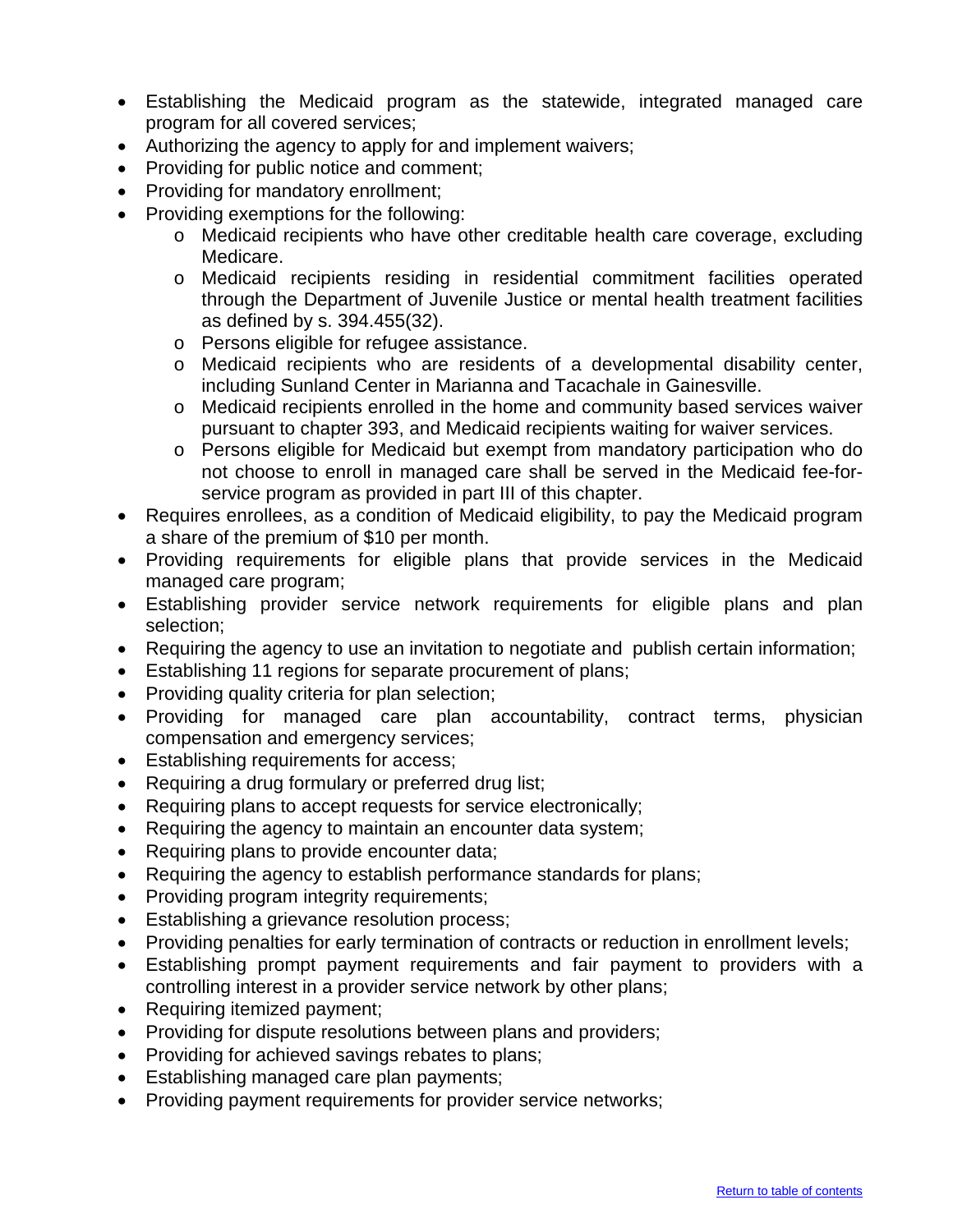- Requiring the agency to conduct annual cost reconciliations to determine certain cost savings and report the results of the reconciliations to the fee-for-service provider;
- Prohibiting rate increases that are not authorized in the appropriations act;
- Requiring enrollment in managed care plans by all nonexempt Medicaid recipients;
- Creating requirements for plan selection by recipients and authorizing disenrollment under certain circumstances;
- Defining the term "good cause" for purposes of disenrollment;
- Providing time limits on an internal grievance process;
- Providing requirements for agency determination regarding disenrollment;
- Requiring recipients to stay in plans for a specified time;
- Authorizing the agency to accept the transfer of certain revenues from local governments;
- Requiring the agency to contract with a representative of certain entities participating in the low-income pool for the provision of enhanced access to care;
- Providing for support of these activities by the low-income pool as authorized in the General Appropriations Act;
- Establishing the Access to Care Partnership;
- Requiring the agency to seek necessary waivers and plan amendments;
- Providing requirements for prepaid plans to submit data;
- Authorizing the agency to implement a tiered hospital rate system;
- Creating the managed medical assistance program;
- Providing deadlines to begin and finalize implementation of the program;
- Providing eligibility requirements for mandatory and voluntary enrollment;
- Establishing minimum benefits for managed care plans to cover;
- Authorizing plans to customize benefit packages;
- Requiring plans to establish programs to encourage healthy behaviors and establish written agreements with certain enrollees to participate in such programs;
- Requiring plans to establish a primary care initiative;
- requiring plans to report certain primary care data to the agency;
- Establishing a deadline for issuing invitations to negotiate;
- Establishing a specified number or range of eligible plans to be selected in each region;
- Establishing requirements for participation by specialty plans;
- Establishing the Children's Medical Service Network as an eligible plan;
- Providing for managed care plan accountability;
- Authorizing plans to limit providers in networks;
- Requiring plans to include essential Medicaid providers in their networks unless an alternative arrangement is approved by the agency;
- Establishing the Florida medical school quality network;
- Requiring the agency to contract with a representative of certain entities to establish a clinical outcome improvement program in all plans;
- Providing for support of these activities by certain expenditures and federal matching funds;
- Requiring the agency to seek necessary waivers and plan amendments;
- Establishing the MomCare network;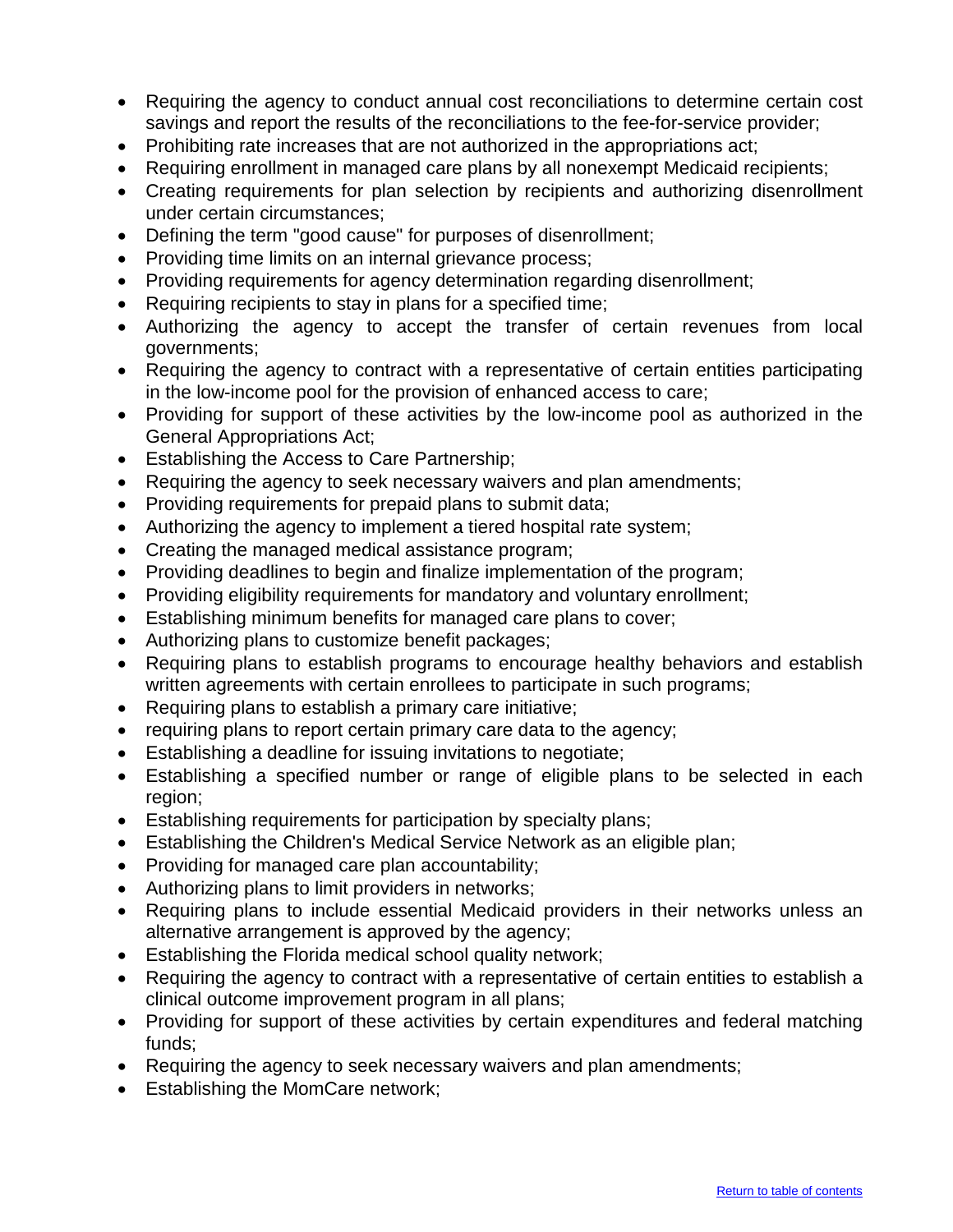- Requiring the agency to contract with a representative of all Healthy Start Coalitions to provide certain services to recipients;
- Providing for support of these activities by certain expenditures and federal matching funds;
- Requiring plans to enter into agreements with local Healthy Start Coalitions for certain purposes;
- Establishing a screening standard for the Early and Periodic Screening, Diagnosis, and Treatment Service;
- Requiring managed care plans and hospitals to negotiate rates, methods, and terms of payment;
- Providing a limit on payments to hospitals;
- Establishing plan requirements for medically needy recipients;
- Providing for managed care plan payment;
- Requiring the agency to establish payment rates for statewide inpatient psychiatric programs;
- Requiring payments to managed care plans to be reconciled to reimburse actual payments to statewide inpatient psychiatric programs;
- Providing for automatic enrollment in a managed care plan for certain recipients;
- Requiring the agency to be responsible for administering the long-term care managed care program;
- Providing implementation dates for the long-term care managed care program;
- Providing duties of the Department of Elderly Affairs relating to assisting the agency in implementing the program;
- Providing eligibility requirements for the long-term care managed care program;
- Establishing the benefits covered under a managed care plan participating in the longterm care managed care program;
- Designating regions for plan implementation throughout the state;
- Providing criteria for the selection of plans to participate in the long-term care managed care program;
- Providing that participation by the Program of All-Inclusive Care for the Elderly and certain Medicare plans is pursuant to an agency contract and not subject to procurement;
- Requiring the agency to establish uniform accounting and reporting methods for plans;
- Providing for mandatory participation in plans by certain service providers;
- Authorizing the exclusion of certain providers from plans for failure to meet quality or performance criteria;
- Providing provider payment specifications for nursing homes and hospices;
- Providing for negotiation of rates between the agency and the plans participating in the long-term care managed care program;
- Allowing the CARES program to assign plan enrollees to a level of care;
- Providing incentives for adjustments of payment rates;
- Requiring the agency to establish nursing facility-specific and hospice services payment rates;
- Providing criteria for automatic assignments of plan enrollees who fail to choose a plan;
- Providing for hospice selection within a specified timeframe;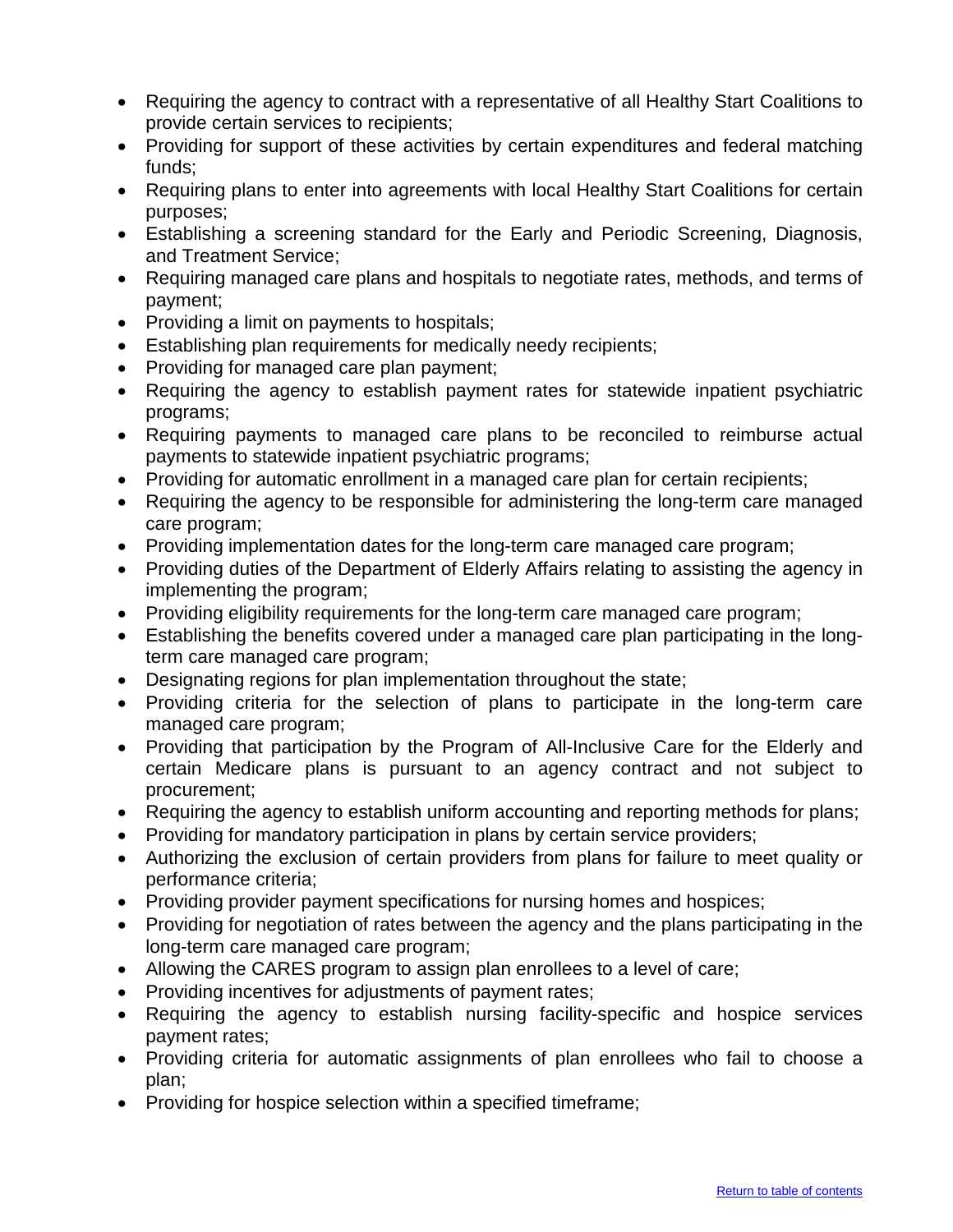- Creating the long-term care managed care technical advisory workgroup, providing duties, membership, reimbursement for per diem and travel expenses;
- Providing for repeal by a specified date;
- Providing that the agency shall operate the Comprehensive Assessment and Review for Long-Term Care Services program through an interagency agreement with the Department of Elderly Affairs;
- Providing for severability of the provisions of this act.

<u>an an an amar an an an an a</u>

#### <span id="page-14-0"></span>**[HB 7109](http://flhouse.gov/Sections/Documents/loaddoc.aspx?FileName=_h7109er.docx&DocumentType=Bill&BillNumber=7109&Session=2011) - Medicaid [Ch. 2011-135](http://laws.flrules.org/2011/135) Laws of Florida Approved by the Governor on June 2, 2011**

- Requiring the Agency for Persons with Disabilities to collect premiums or cost sharing for a home and community-based delivery system;
- Providing that implementation of Medicaid waiver programs and services authorized under chapter 393, F.S., are subject to certain funding limitations;
- Requiring that certain provisions relating to agency cost containment initiatives be included in contracts with independent support coordinators and service providers;
- Providing for establishment of agency corrective action plans and redesign of the waiver program under certain circumstances;
- Requiring the plan to be submitted to the Legislature;
- Amending s. 393.063, F.S. defining the term "Down syndrome";
- Amending s. 408.040, F.S. prohibiting the agency from imposing sanctions related to patient day utilization by patients eligible for care under Title XIX of the Social Security Act for a nursing home, effective on a specified date;
- Extending the certificate-of-need moratorium for additional community nursing home beds;
- Designating ss. 409.016-409.803, F.S., as pt. I of ch. 409, F.S., and entitling the part "Social and Economic Assistance";
- Designating ss. 409.810-409.821, F.S., as pt. II of ch. 409, F.S., and entitling the part "Kidcare";
- Designating ss. 409.901-409.9205, F.S., as part III of ch. 409, F.S., and entitling the part "Medicaid";
- Revising the time period during which a Medicaid applicant must agree to forfeiture of all entitlements upon a judicial or administrative finding of fraud;
- Requiring the Agency for Health Care Administration to set reimbursements rates for hospitals that provide Medicaid services based on allowable-cost reporting from the hospitals;
- Removing requirements for prior authorization for the provision of certain services;
- Providing the methodology for the rate calculation and adjustments;
- Authorizing the agency to require prior authorization of home health services under certain conditions;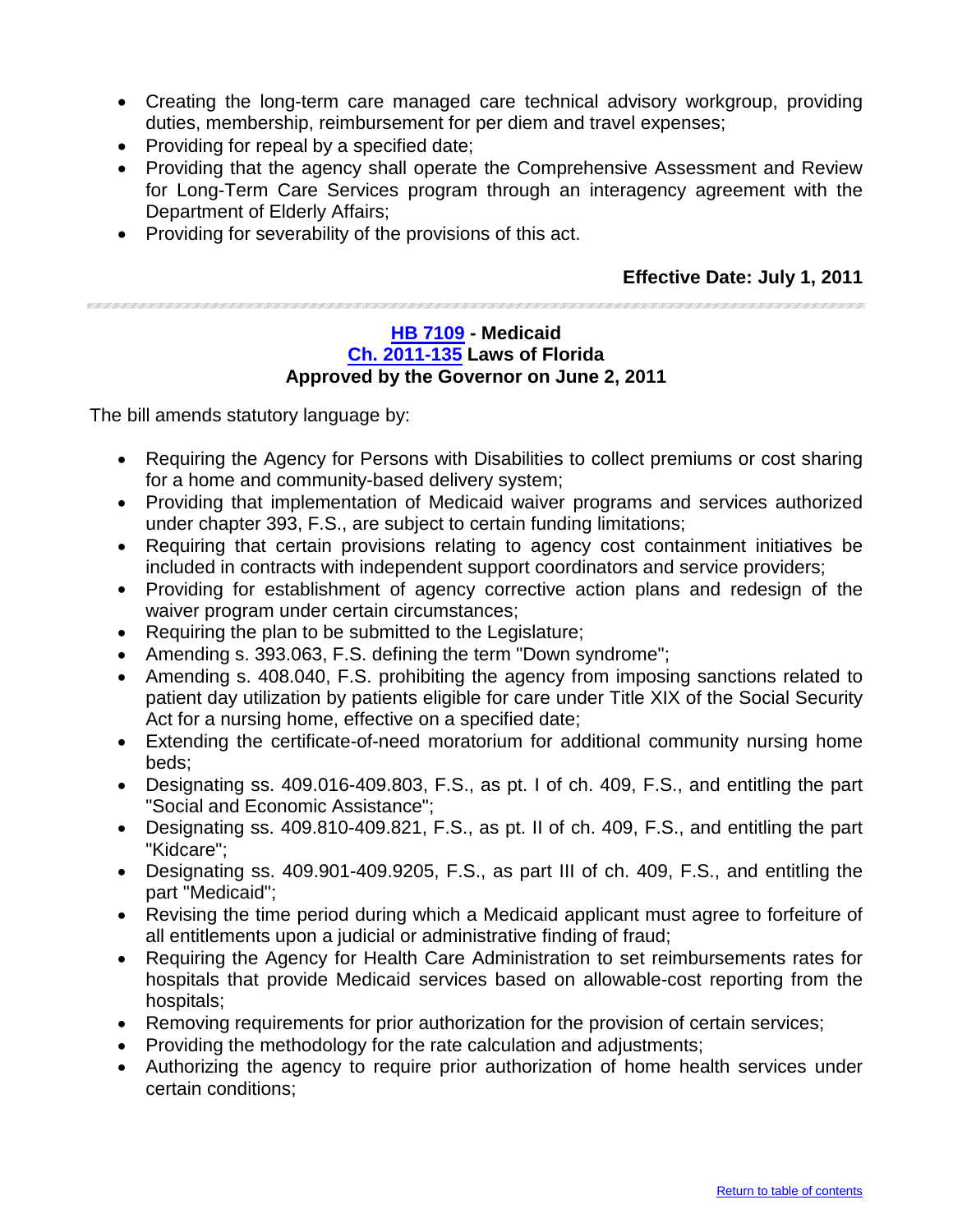- Providing that exemptions to the limits or ceilings may be provided in the General Appropriations Act;
- Directing the agency to develop a plan to convert inpatient hospital rates to a prospective payment system that categorizes each case into diagnosis-related groups;
- Requiring a report to the Governor and Legislature;
- Providing conditions under which the agency shall seek federal approval to develop a system to require payment of premiums or other cost sharing by the parents of certain children receiving Medicaid home and community-based waiver services;
- Authorizing the Department of Children and Family Services to collect certain income information;
- Requiring a report to the Legislature;
- Amending s. 409.907, F.S. providing additional requirements for provider agreements for Medicare crossover providers;
- Providing that the agency is not obligated to enroll certain providers as Medicare crossover providers;
- Providing the agency may establish additional criteria for providers to promote program integrity;
- Revising provisions relating to reimbursement of Medicaid direct care providers to include additional, specified medically necessary care;
- Amending s. 409.9081, F.S. providing conditions for copayments by Medicaid recipients for nonemergency care and services provided in a hospital emergency;
- Providing for expiration of the Medicaid Low-Income Pool Council;
- Providing payment requirements for provider service networks;
- Providing for the expiration of various provisions relating to agency contracts and agreements with certain entities on specified dates to conform to the reorganization of Medicaid managed care;
- Requiring the agency to contract on a prepaid or fixed-sum basis with certain prepaid dental health plans;
- Repealing s. 409.91207, F.S., relating to the medical home pilot project;
- Providing for future repeal of s. 409.91211, F.S., relating to the Medicaid managed care pilot program;
- Providing for the expiration of provisions relating to mandatory enrollment in a Medicaid managed care plan or MediPass on specified dates to conform to the reorganization of Medicaid managed care;
- Providing for the agency to assign Medicaid recipients with HIV/AIDS in specified counties to a managed care plan that is a health maintenance organization under certain conditions;
- Requiring the agency to develop a process to enable any recipient with access to employer-sponsored coverage to opt out of eligible plans in the Medicaid program;
- Requiring the agency, contingent on federal approval, to enable recipients with access to other coverage or related products that provide access to specified health care services to opt out of eligible plans in the Medicaid program;
- Requiring the agency to maintain and operate the Medicaid Encounter Data System;
- Requiring the agency to conduct a review of encounter data and publish the results of the review before adjusting rates for prepaid plans;
- Authorizing the agency to establish a designated payment for specified Medicare Advantage Special Needs members;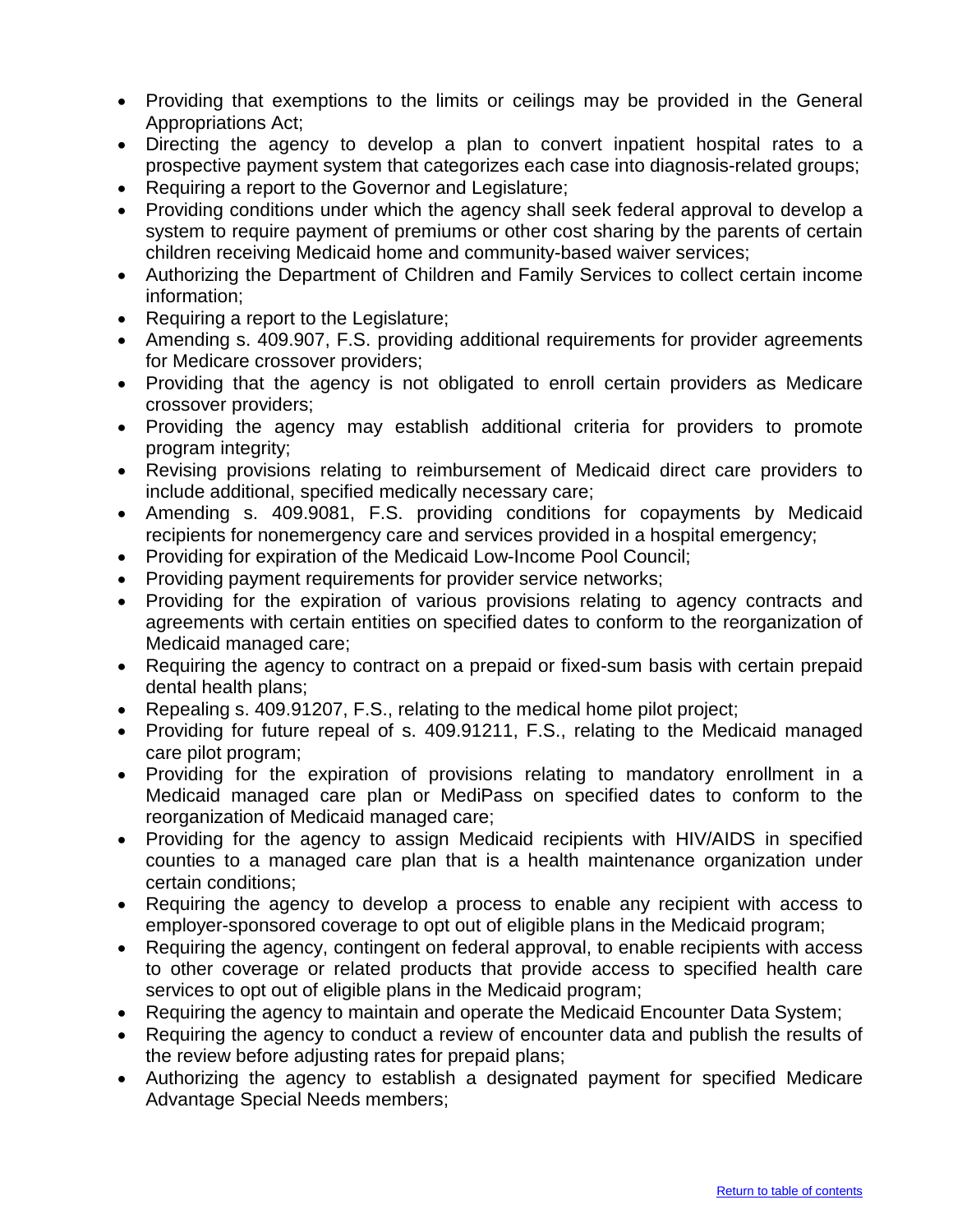- Authorizing the agency to develop a designated payment for Medicaid-only covered services for which the state is responsible;
- Requiring the agency to establish, and managed care plans to use, a uniform method of accounting for and reporting medical and nonmedical costs;
- Authorizing the agency to create exceptions to mandatory enrollment in managed care under specified circumstances;
- Requiring the agency to contract with a provider service network to function as a thirdparty administrator and managing entity for the MediPass and Medically Needy;
- Requiring the Department of Elderly Affairs to develop a transition plan for specified elders and disabled adults receiving long-term care Medicaid services when eligible plans become available;
- Providing additional duties of aging resource centers;
- Providing an additional exception to direct services that may not be provided by an aging resource center;
- Providing an expiration date for certain services administered through aging resource centers;
- Providing for a memorandum of understanding between the agency and aging resource centers under certain circumstances;
- Repealing s. 430.701, F.S., relating to legislative findings and intent and approval for action relating to provider enrollment levels;
- Repealing s. 430.702, F.S., relating to the Long-Term Care Community Diversion Pilot Project Act;
- Repealing s. 430.703, F.S., relating to definitions;
- Repealing s. 430.7031, F.S., relating to the nursing home transition program;
- Repealing s. 430.704, F.S., relating to evaluation of long-term care through the pilot projects;
- Repealing s. 430.705, F.S., relating to implementation of long-term care community diversion pilot projects;
- Repealing s. 430.706, F.S., relating to quality of care; Repealing s. 430.707, F.S., relating to contracts; Repealing s. 430.708, F.S., relating to certificate of need;
- Repealing s. 430.709, F.S., relating to reports and evaluations;
- Providing a limitation on noneconomic damages for negligence of practitioners providing medical services and medical care to Medicaid recipients;
- Requiring the agency to develop a plan to implement and seek federal approval for the medically needy program for Medicaid enrollees;
- Requiring the agency to develop a reorganization plan for realignment of administrative resources of the Medicaid program;
- Requiring the plan to be submitted to the Governor and Legislature;
- Including certain individuals with Down syndrome or a developmental disability as eligible to participate in the iBudget system;
- Restricting Medicaid eligibility to citizens of the United States who meet certain criteria;
- Providing conditions under which a prepaid provider service network may obtain a certificate of authority under s. 641.21, F.S.;
- Amending s. 641.2261, F.S.; providing an exception for provider service networks from certain federal solvency requirements;
- Providing for severability of the provisions of this act.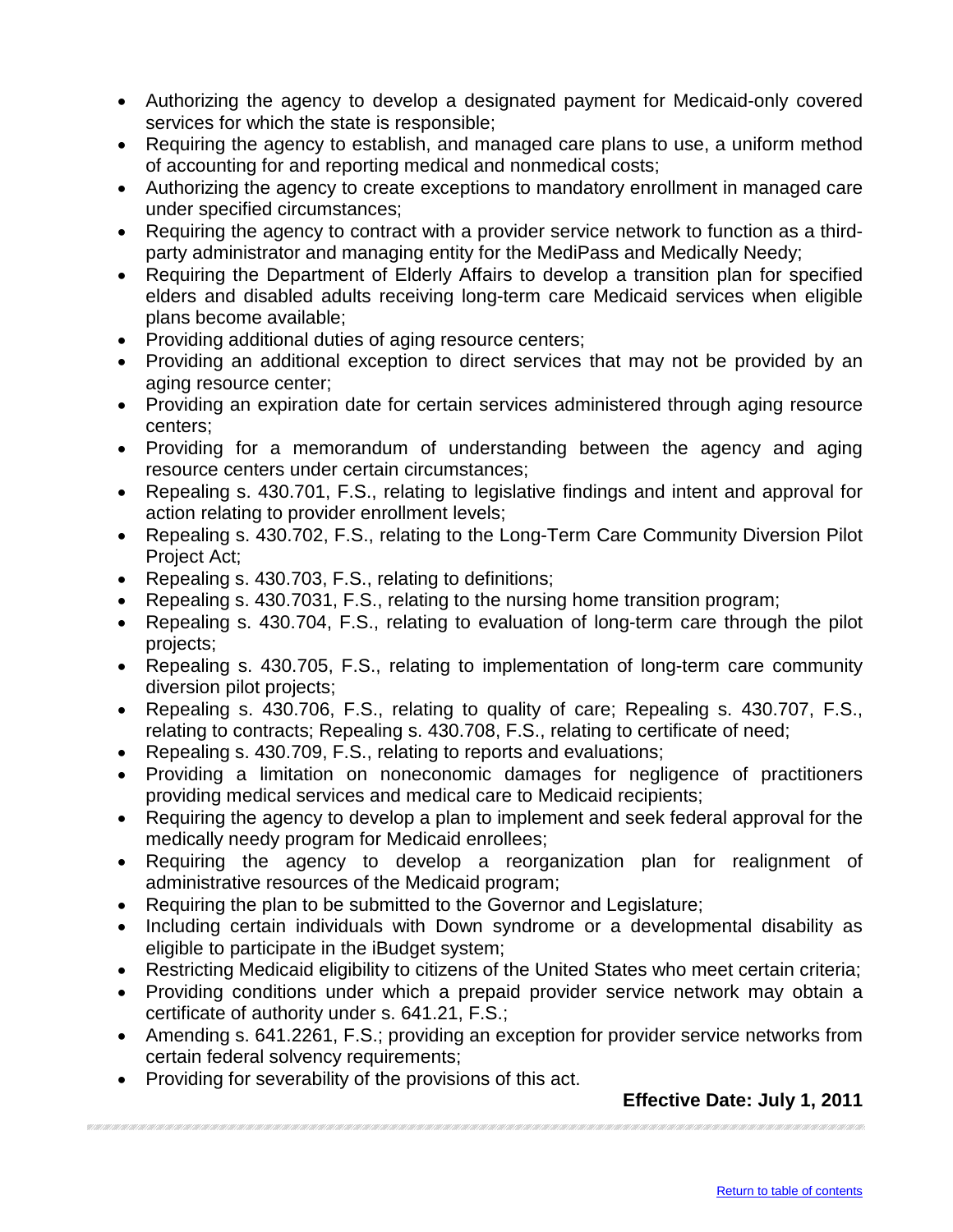### <span id="page-17-0"></span>*APPROPRIATIONS UPDATE*

*The following is an overview of the budget for the Agency for Persons with Disabilities passed by the Florida Legislature during the 2011 Session*

#### **SB [2000](http://flsenate.gov/Session/Bill/2011/2000/BillText/er/PDF) – General Appropriations Act [2011](http://laws.flrules.org/) Laws of Florida Approved by the Governor on May 26, 2011, with Line Item Vetos**

#### **Major funding decisions:**

- The funding for the Agency for Persons with Disabilities totals \$1.014 billion.
- Appropriation for the Home and Community Based Services Waiver was increased from \$805,826,618 for FY 10-11 to \$810,437,372 for FY 11-12. This is significant since the loss of federal stimulus funding required an additional \$45 million in new state General Revenue dollars to ensure the stability in waiver funding at a time of falling state revenues.
- Specific reductions are:
	- o The legislature required a 4% reduction in waiver services rates across the board for an estimated cost reduction of \$36.6 million.
	- $\circ$  A cost plan freeze is required for all waivers which results in a \$6.8 million dollar cost savings.
	- o The Room and Board category is reduced by \$200,000.
	- o The Individual and Family supports category was reduced by \$2.2 million.
	- o Appropriation for the Developmental Disabilities Public Facilities was reduced by approximately \$2 million and 77 Full Time Employees (FTE).
- \$30.5 million in Operations and Maintenance Trust Fund cash was removed from the trust funds for use in funding the State of Florida's FY 10-11 deficit in waiver expenditures.
- There are three special member projects included in the Agency's appropriation:
	- o \$500,000 in non-recurring funds is provided for the Dan Marino Foundation Florida Vocational College in Broward County. **VETOED**
	- o \$500,000 in non-recurring funds is provided for the Loveland Center, Inc., in Sarasota County. **VETOED**
	- o \$650,000 in non-recurring funds provided for Quest Kids.

#### **Effective Date: July 1, 2011, except as otherwise provided**

#### <span id="page-17-1"></span>**[SB 2002](http://flsenate.gov/Session/Bill/2011/2002/BillText/er/PDF) – Implementing the General Appropriations Act [Ch. 2011-47](http://laws.flrules.org/files/Ch_2011-047.pdf) Laws of Florida Approved by the Governor on May 26, 2011**

• This bill provides for the implementation of the General Appropriations Act.

#### **Effective Date: Upon becoming a law, except as otherwise provided**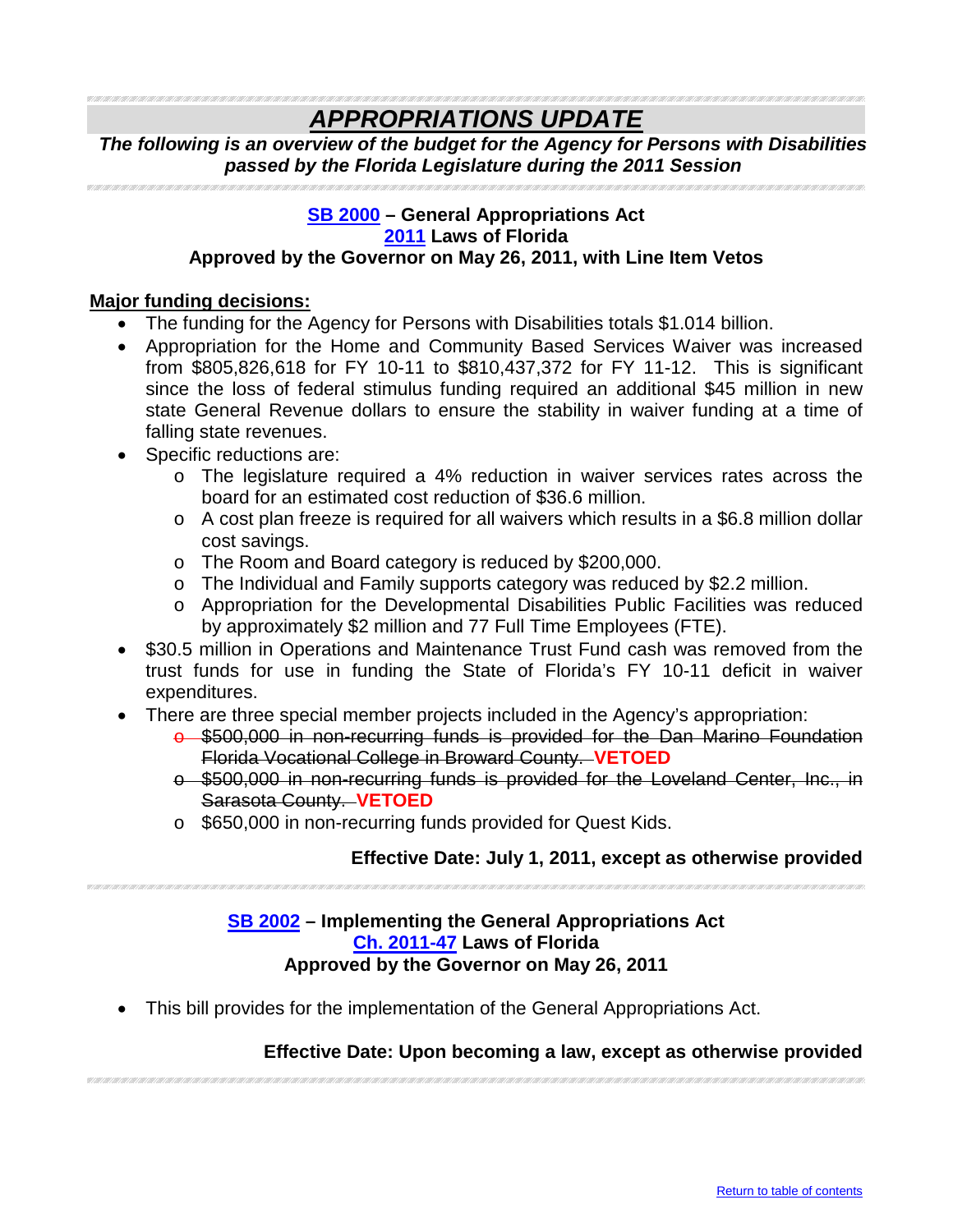| Agency for Persons with Disabilities FY 2011-2012 |                                    |                                                         |            |                         |            |                         |
|---------------------------------------------------|------------------------------------|---------------------------------------------------------|------------|-------------------------|------------|-------------------------|
|                                                   |                                    |                                                         |            |                         |            |                         |
|                                                   |                                    |                                                         |            |                         |            |                         |
|                                                   |                                    |                                                         |            | FY 2010-2011            |            | SB 2000 FY 2011-2012    |
| <b>Budget</b>                                     |                                    |                                                         |            |                         |            |                         |
| <b>Entity</b>                                     |                                    |                                                         | <b>FTE</b> |                         | <b>FTE</b> |                         |
| Code                                              | 67100100 HOME & COMMUNITY SERVICES | <b>Budget Entity Title Appropriation Category Title</b> | 322.50     | <b>ALL FUNDS</b>        | 313.50     | <b>ALL FUNDS</b>        |
|                                                   |                                    | SALARIES AND BENEFITS                                   |            |                         |            |                         |
|                                                   |                                    | OTHER PERSONAL SERVICES                                 |            | 15,062,138<br>4,818,673 |            | 14,784,783<br>4,723,252 |
|                                                   |                                    | <b>EXPENSES</b>                                         |            | 2,259,369               |            | 2,221,143               |
|                                                   |                                    | OPERATING CAPITAL OUTLAY                                |            | 35,772                  |            | 35,394                  |
|                                                   |                                    | G/A-INDIVIDUAL & FAMILY                                 |            | 19,036,771              |            | 16,836,771              |
|                                                   |                                    | ROOM AND BOARD PAYMENTS                                 |            | 4,000,000               |            | 3,800,000               |
|                                                   |                                    | CONTRACTED SERVICES                                     |            | 158,622                 |            | 154,701                 |
|                                                   |                                    | G/A-CONTRACTED SERVICES                                 |            | 1,065,985               |            | 2,385,346               |
|                                                   |                                    | HOME/COMM SERVICES WAIVER                               |            | 805,826,618             |            | 810,437,372             |
|                                                   |                                    | RISK MANAGEMENT INSURANCE                               |            | 336,400                 |            | 336,400                 |
|                                                   |                                    | TR/DMS/HR SVCS/STW CONTRCT                              |            | 110,437                 |            | 117,927                 |
| 67100100 Total                                    |                                    |                                                         | 322.50     | 852,710,785             | 313.50     | 855,833,089             |
|                                                   | 67100200 PROGRAM MGT & COMPLIANCE  |                                                         | 333.00     |                         | 316.00     |                         |
|                                                   |                                    | <b>SALARIES AND BENEFITS</b>                            |            | 19,765,792              |            | 19,366,720              |
|                                                   |                                    | OTHER PERSONAL SERVICES                                 |            | 757,508                 |            | 751,071                 |
|                                                   |                                    | <b>EXPENSES</b>                                         |            | 3,059,251               |            | 2,974,231               |
|                                                   |                                    | OPERATING CAPITAL OUTLAY                                |            | 30,875                  |            | 29,792                  |
|                                                   |                                    | TRANS TO DIV ADM HEARINGS                               |            | 388,314                 |            | 173,028                 |
|                                                   |                                    | CONTRACTED SERVICES                                     |            | 246,242                 |            | 239,033                 |
|                                                   |                                    | G/A-CONTRACTED SERVICES                                 |            | 2,398,961               |            | 2,356,598               |
|                                                   |                                    | <b>G/A-CONTRACT PROF SERVICES</b>                       |            | 97,456                  |            | 93,558                  |
|                                                   |                                    | RISK MANAGEMENT INSURANCE                               |            | 304,150                 |            | 304,150                 |
|                                                   |                                    | HOME & COMM SERV ADMIN                                  |            | 7,508,503               |            | 7,352,503               |
|                                                   |                                    | TR/DMS/HR SVCS/STW CONTRCT                              |            | 146,113                 |            | 134,583                 |
|                                                   |                                    | DCF DATA CENTER                                         |            | 307,178                 |            | 307,463                 |
|                                                   |                                    | NORTHWOOD SRC (NSRC)                                    |            | 1,390,680               |            | 546,399                 |
|                                                   |                                    | SOUTHWOOD SHARED RESOURCES                              |            | 320,404                 |            | 320,404                 |
| 67100200 Total                                    |                                    |                                                         | 333.00     | 36,721,427              | 316.00     | 34,949,533              |
|                                                   | 67100300 DEV DISAB PUBLIC FACIL    |                                                         | 2,422.50   |                         | 2,345.50   |                         |
|                                                   |                                    | SALARIES AND BENEFITS                                   |            | 101,603,890             |            | 100,004,935             |
|                                                   |                                    | OTHER PERSONAL SERVICES                                 |            | 1,976,278               |            | 1,940,596               |
|                                                   |                                    | <b>EXPENSES</b>                                         |            | 6,442,663               |            | 6,907,150               |
|                                                   |                                    | OPERATING CAPITAL OUTLAY                                |            | 356,845                 |            | 349,706                 |
|                                                   |                                    | <b>FOOD PRODUCTS</b>                                    |            | 2,516,616               |            | 2,472,992               |
|                                                   |                                    | CONTRACTED SERVICES                                     |            | 3,350,692               |            | 2,087,963               |
|                                                   |                                    | <b>G/A-CONTRACT PROF SERVICES</b>                       |            | 3,868,256               |            | 3,421,574               |
|                                                   |                                    | PRESCRIBED MEDICINE/DRUGS                               |            | 191,401                 |            | 1,145,923               |
|                                                   |                                    | RISK MANAGEMENT INSURANCE                               |            | 4,816,467               |            | 4,816,467               |
|                                                   |                                    | SALARY INCENTIVE PAYMENTS                               |            | 19,532                  |            | 18,751                  |
|                                                   |                                    | TR/DMS/HR SVCS/STW CONTRCT                              |            | 1,099,033               |            | 1,014,799               |
| 67100300 Total                                    |                                    |                                                         | 2,422.50   | 126,241,673             | 2,345.50   | 124,180,856             |
|                                                   |                                    |                                                         |            |                         |            |                         |
| <b>Grand Total</b>                                |                                    |                                                         | 3,078.00   | 1,015,673,885           | 2,975.00   | 1,014,963,478           |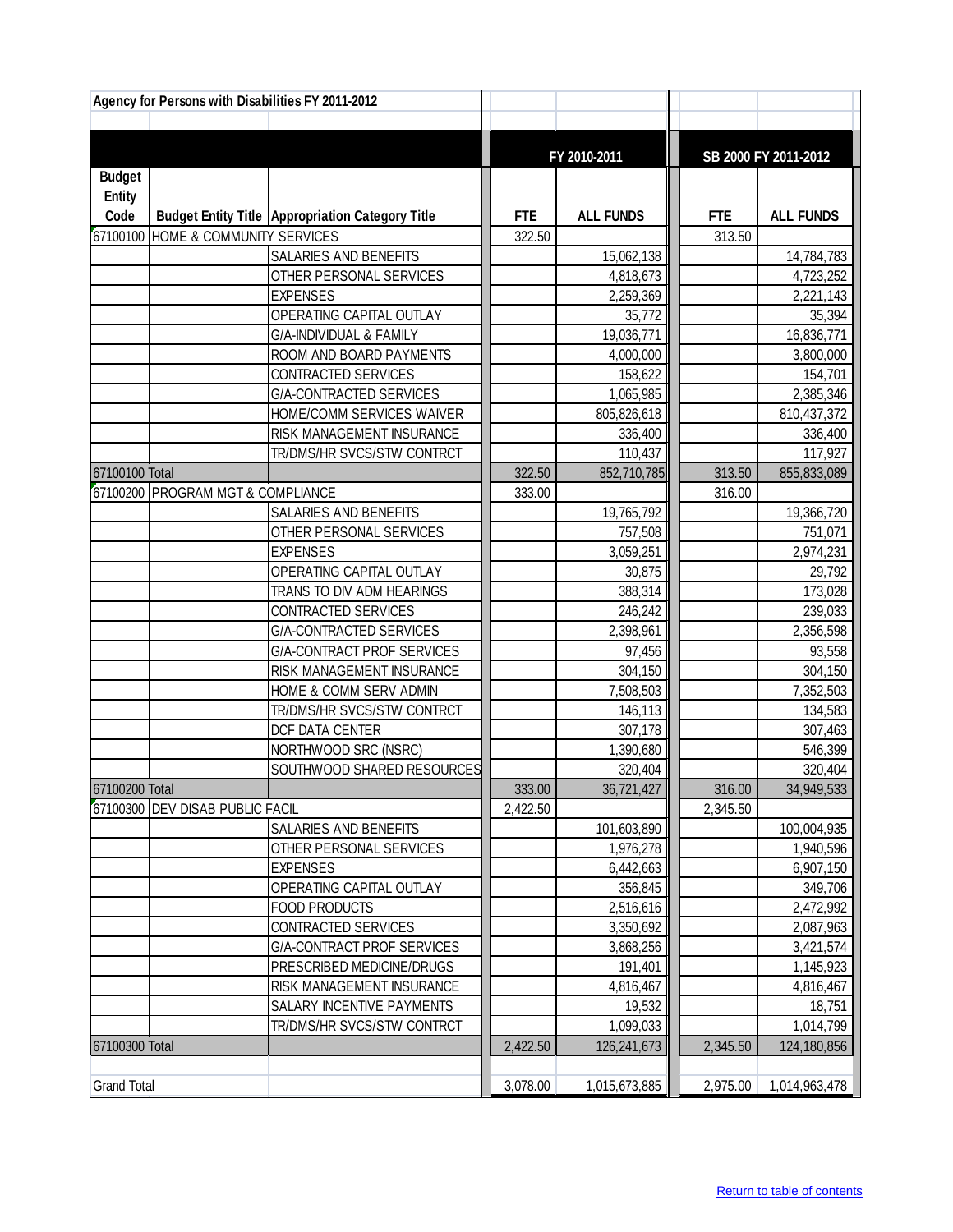## *ADMINISTRATIVE BILLS*

*The following is an overview of the major administrative bills of interest to the Agency for Persons with Disabilities passed by the Florida Legislature during the 2010 Session* 

#### <span id="page-19-0"></span>**click on the bill number to view bill language**

#### **[SB 0146](http://flsenate.gov/Session/Bill/2011/0146/BillText/er/PDF) – Criminal Justice [2011](http://laws.flrules.org/) Laws of Florida Approved by the Governor on June 21, 2011**

The bill amends statutory language by:

- Requiring state agencies to prepare reports that identify and evaluate restrictions on licensing and employment for ex-offenders;
- Amending s. 112.011, F.S. prohibiting state agencies from denying an application for a license, permit, certificate, or employment based solely on a lack of civil rights.

#### **Effective Date: Upon becoming law, except as otherwise provided**

<span id="page-19-1"></span>

#### **[HB 0993](http://flhouse.gov/Sections/Documents/loaddoc.aspx?FileName=_h0993er.docx&DocumentType=Bill&BillNumber=0993&Session=2011) - Rulemaking [2011](http://laws.flrules.org/) Laws of Florida Approved by the Governor on June 24, 2011**

- Requiring that an agency include in its notice of intended rulemaking a statement as to whether the proposed rule will require legislative ratification;
- Providing for withdrawal of an adopted rule that is not ratified by the Legislature;
- Clarifying that certain proposed rules are effective ratified by the Legislature;
- Reducing the time before an agency files a rule for adoption within which the agency must notify the person who submitted a lower cost alternative and the Administrative Procedures Committee;
- Excluding adopting federal standards / emergency rulemaking from certain provisions;
- Reducing the time in which a substantially affected person may seek an administrative determination of the invalidity of a rule after the statement or revised statement of estimated regulatory costs is available;
- Providing for agency reporting of certain annual regulatory plans; providing for certain omissions and suspensions of reports;
- Providing for legislative review of agency rules, on or before November 16, 2010;
- Requiring that each agency complete an enhanced biennial review of its existing rules;
- Requiring a report of the enhanced biennial review;
- Providing for objections and the agency's response;
- Requiring a compliance economic review and report under certain circumstances;
- Providing specifications for publishing the final report of the agency's review;
- Requiring an agency publish notices, determinations, and reports in a specified format;
- Requiring the Department of State to publish certain notices in the FAW;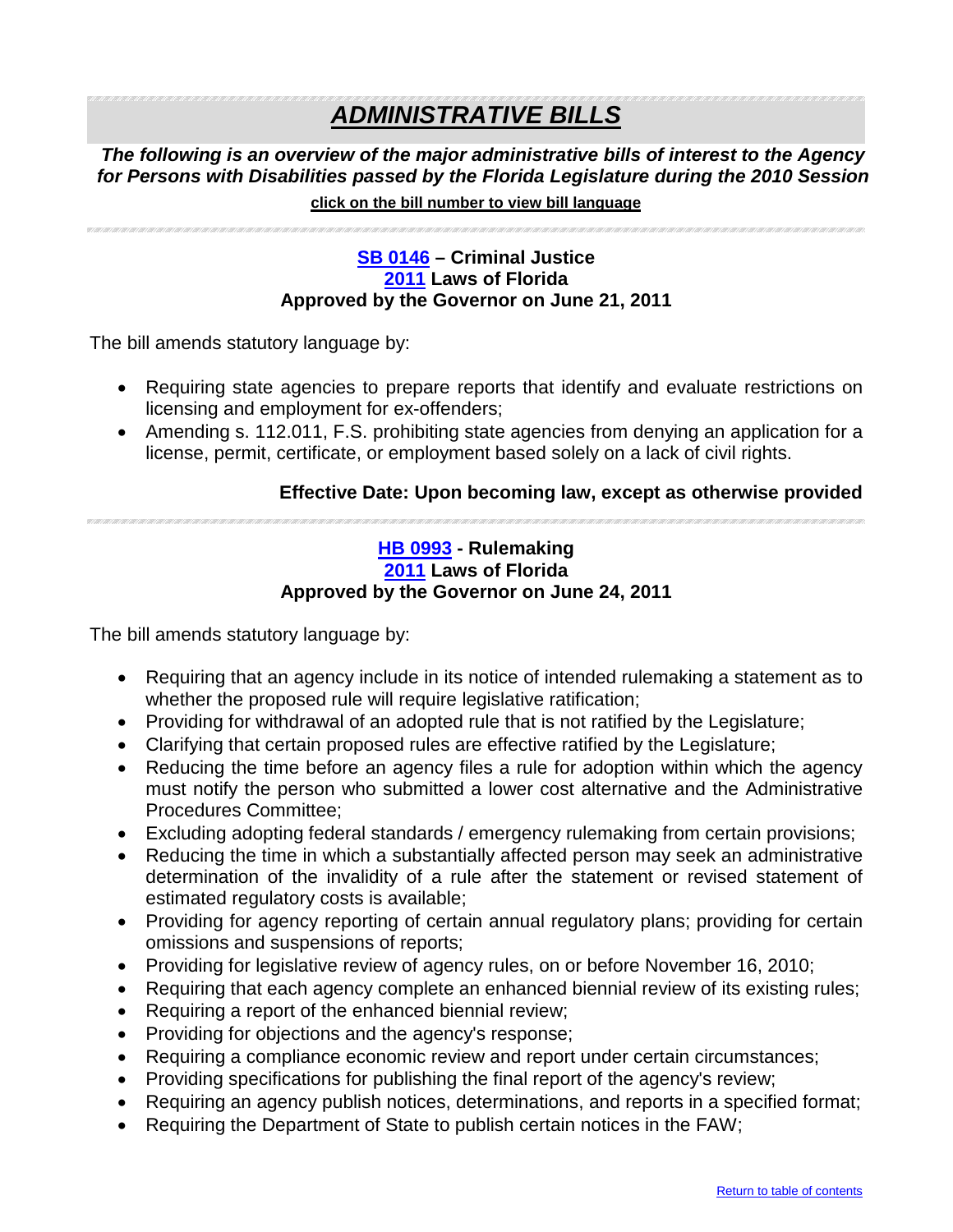- Providing for suspension of rulemaking authority for failure to comply with the certification requirements of the section;
- Creating s. 120.7455, F.S. providing that the Legislature may establish and maintain an Internet-based public survey of regulatory impacts;
- Providing that legislative leaders may certify in writing to certain individuals the establishment and identity of any such Internet-based survey;
- Providing immunities from enforcement action or prosecution involving information solicited through the survey;
- Providing protections from retaliatory enforcement actions;
- Clarifying that the legal status of a rule that has been determined to be invalid is not changed by the amendment or creation of specified provisions by the act;
- Exempting the adoption of certain amendments and the triennial updates to the Florida Building Code from required legislative ratification;
- Exempting the adoption of certain amendments and the triennial updates to the Florida Fire Prevention Code from required legislative ratification;
- Exempting the adoption of rules adjusting rates of certain transportation and expressway tolls from the preparation of a statement of estimated regulatory costs and from submission for legislative ratification; amending s. 120.81, F.S.;
- Excluding the adoption of rules under chapter 2011-1, Laws of Florida, the Student Success Act, from the preparation of a statement of estimated regulatory costs and from submission for legislative ratification;
- Providing that a non-applicant who petitions to challenge an agency's issuance of a license, permit, or conceptual approval in certain circumstances has the burden of ultimate persuasion and the burden of going forward with evidence.

#### **Effective Date: Upon becoming law**

#### <span id="page-20-0"></span>**[SB 1292](http://flsenate.gov/Session/Bill/2011/1292/BillText/er/PDF) – Chief Financial Officer [Ch. 2011-44](http://laws.flrules.org/2011/44) Laws of Florida Approved by the Governor on May 26, 2011**

The bill amends statutory language by:

- Providing legislative intent requiring the Chief Financial Officer to conduct workshops with state agencies, local governments, educational entities, and entities of higher education to gather information pertaining to uniform reporting requirements;
- Requiring the Chief Financial Officer to accept comments from state agencies, local governments, educational entities, entities of higher education, and interested parties regarding proposed charts of account by a certain date;
- Requiring the Chief Financial Officer to submit to the Governor, the President of the Senate, and the Speaker of the House of Representatives a report recommending a uniform charts of account which meet certain requirements by a certain date;
- Requiring the report to include the estimated cost of adopting and implementing a uniform enterprise-wide charts of account;
- Providing a declaration of important state interest.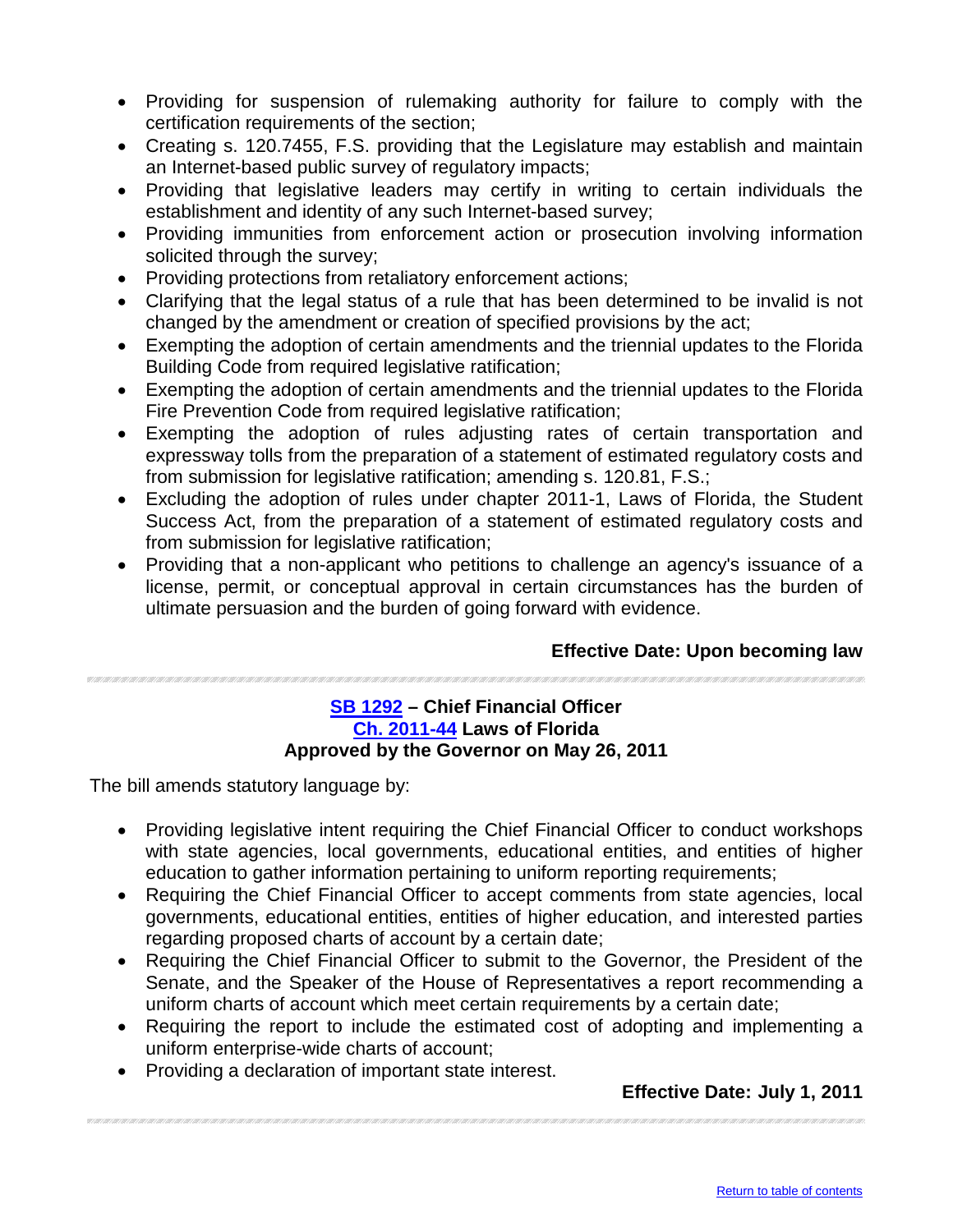#### **[SB 1314](http://flsenate.gov/Session/Bill/2011/1314/BillText/er/PDF) – State Financial Maters [Ch. 2011-45](http://laws.flrules.org/2011/45) Laws of Florida Approved by the Governor on May 26, 2011**

<span id="page-21-0"></span>The bill amends statutory language by:

- Defining the term "lease or lease-purchase of equipment";
- Requiring that specified information relating to certain contracts be included in an agency's legislative budget request;
- Requiring certain state contracts to identify the appropriation that funds a contract;
- Deleting a provision relating to an option to purchase commodities or contractual services from state term contracts;
- Amending chapter 2010-151, Laws of Florida providing that certain contracts are subject to transaction fees;
- Providing for application of the act to certain contracts and agreements.

#### **Effective Date: July 1, 2011**

#### <span id="page-21-1"></span>**[SB 1738](http://flsenate.gov/Session/Bill/2011/1738/BillText/er/PDF) – State Financial Information [2011](http://laws.flrules.org/) Laws of Florida Presented to the Governor on May 17, 2011 VETOED**

The bill amends statutory language by:

- Establishing the Agency for Enterprise Business Services within the Department of Management Services;
- Providing that the office is a separate budget entity not subject to the department; Providing an executive director appointed by the Governor, confirmed by the Cabinet, and subject to confirmation by the Senate;
- Providing for an executive director;
- Providing the duties of the agency include an inventory of all agency financial business systems that are maintained by executive branch agencies.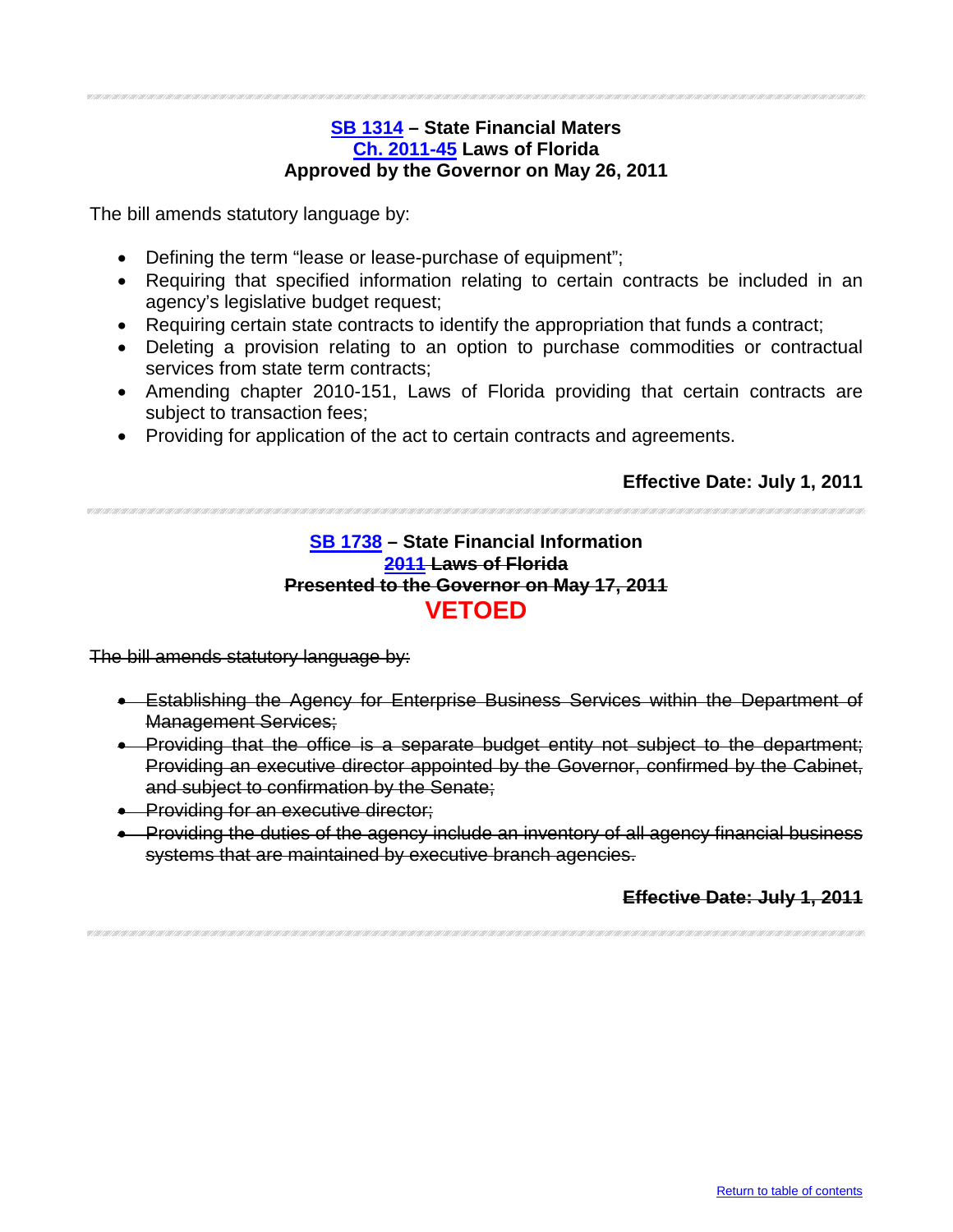#### <span id="page-22-0"></span>**[SB 2094](http://flsenate.gov/Session/Bill/2011/2094/BillText/er/PDF) - State Employees [Ch. 2011-48](http://laws.flrules.org/2011/48) Laws of Florida Approved by the Governor on May 26, 2011**

The bill amends statutory language by:

- Providing for the resolution of certain collective bargaining issues at impasse between the State of Florida and certified bargaining units of state employees;
- Providing for all other mandatory collective bargaining issues that are at impasse and that are not addressed by the act or the General Appropriations Act to be resolved consistent with personnel rules or by otherwise maintaining the status quo;

**Effective Date: July 1, 2011** 

#### <span id="page-22-1"></span>**[SB 2100](http://flsenate.gov/Session/Bill/2011/2100/BillText/er/PDFhttp:/flsenate.gov/Session/Bill/2011/2100/BillText/er/PDF) - Retirement [Ch. 2011-68](http://laws.flrules.org/2011/68) Laws of Florida Approved by the Governor on May 26, 2011**

- Amending s. 121.051, F.S. requiring that a local governmental entity or the governing body of a charter school or charter technical career center make certain elections regarding benefits at the time the entity or governing body joins the Florida Retirement System;
- Requiring employee retirement contributions;
- Providing that employer-paid employee contributions are subject to certain taxes;
- Redefining membership and criteria in the Special Risk Class;
- Providing for employee contributions to be used, if applicable, when purchasing credit for past service;
- Amending s. 121.052, F.S., relating to the membership class of elected officers and requiring member contributions;
- Providing for a refund of contributions under certain circumstances for an officer who leaves office;
- Providing that a member who obtains a refund of contributions waives certain rights under the Florida Retirement System;
- Amending s. 121.053, F.S. clarifying the employer contributions required for Elected Officers' Class members who participate in the Deferred Retirement Option Program;
- Amending s. 28 121.055, F.S., relating to the Senior Management Service Class;
- Requiring employee contributions;
- Providing for a refund of contributions under certain circumstances for a member who terminates employment;
- Providing that a member who obtains a refund of contributions waives certain rights under the Florida Retirement System;
- Limiting the payment of benefits prior to a participant's termination of employment;
- Requiring employer and employee contributions to the retirement system;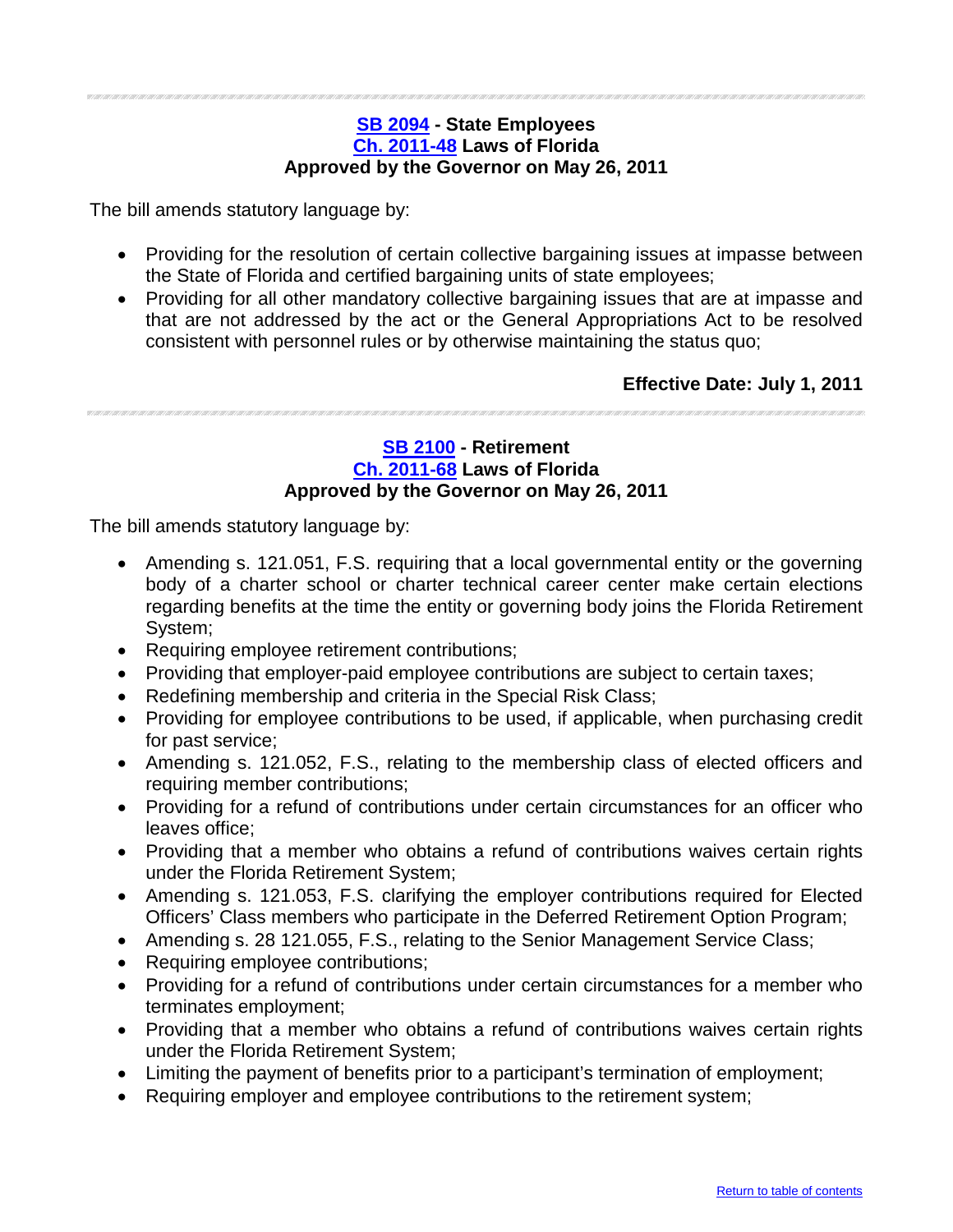- Providing for a refund of contributions under certain circumstances following termination of employment;
- Prohibiting such refund if an approved qualified domestic relations order is filed against the participant's retirement account;
- Providing that a member who obtains a refund of contributions waives certain rights under the Florida Retirement System;
- Requiring repayment plus interest of an invalid refund;
- Providing and revising requirements for contributions for prior service performed on or after a certain date;
- Modifying the early retirement benefit calculation for those members retiring on or after a certain date or before the normal retirement date to reflect the change in normal retirement age;
- Revising provisions relating to disability retirement for judges;
- Providing for the refund of accumulated contributions if a member's employment is terminated for any reason other than retirement;
- Revising the interest rate on benefits for members enrolling in drop after a certain date;
- Requiring that the purchase of creditable service following an authorized leave of absence be purchased at the employer and employee contribution rates in effect during the leave of absence after a certain date;
- Requiring that a penalty be assessed against certain employers that fail to pay the required contributions for workers' compensation;
- Limiting the payment of benefits before a participant's termination of employment;
- Changing the name of the Public Employee Optional Retirement Program to the Florida Retirement System Investment Plan;
- Revising the benefit commencement age for a member enrolled on or after a certain date;
- Providing for contribution adjustments as a result of employer errors or corrections;
- Requiring an employer to receive a credit for excess contributions and to reimburse an employee for excess contributions, subject to certain limitations;
- Providing for a pension plan participant to retain his or her prior plan choice following a return to employment;
- Prohibiting a retiree who is reemployed from renewing membership in the plan;
- Limiting certain refunds of contributions which exceed the amount that would have accrued had the member remained in the defined benefit program;
- Providing certain requirements and limitations with respect to contributions;
- Clarifying that participant and employer contributions are earmarked for specified purposes;
- Providing that a member is fully and immediately vested with respect to employee contributions paid by the member;
- Providing for the forfeiture of non-vested employer contributions and service credit under certain circumstances;
- Providing for the deposit of employee contributions into the Florida Retirement System Contributions Clearing Trust Fund;
- Limiting the payment of benefits prior to a member's termination of employment;
- Providing for the forfeiture of non-vested accumulations and service credits upon payment of certain vested benefits;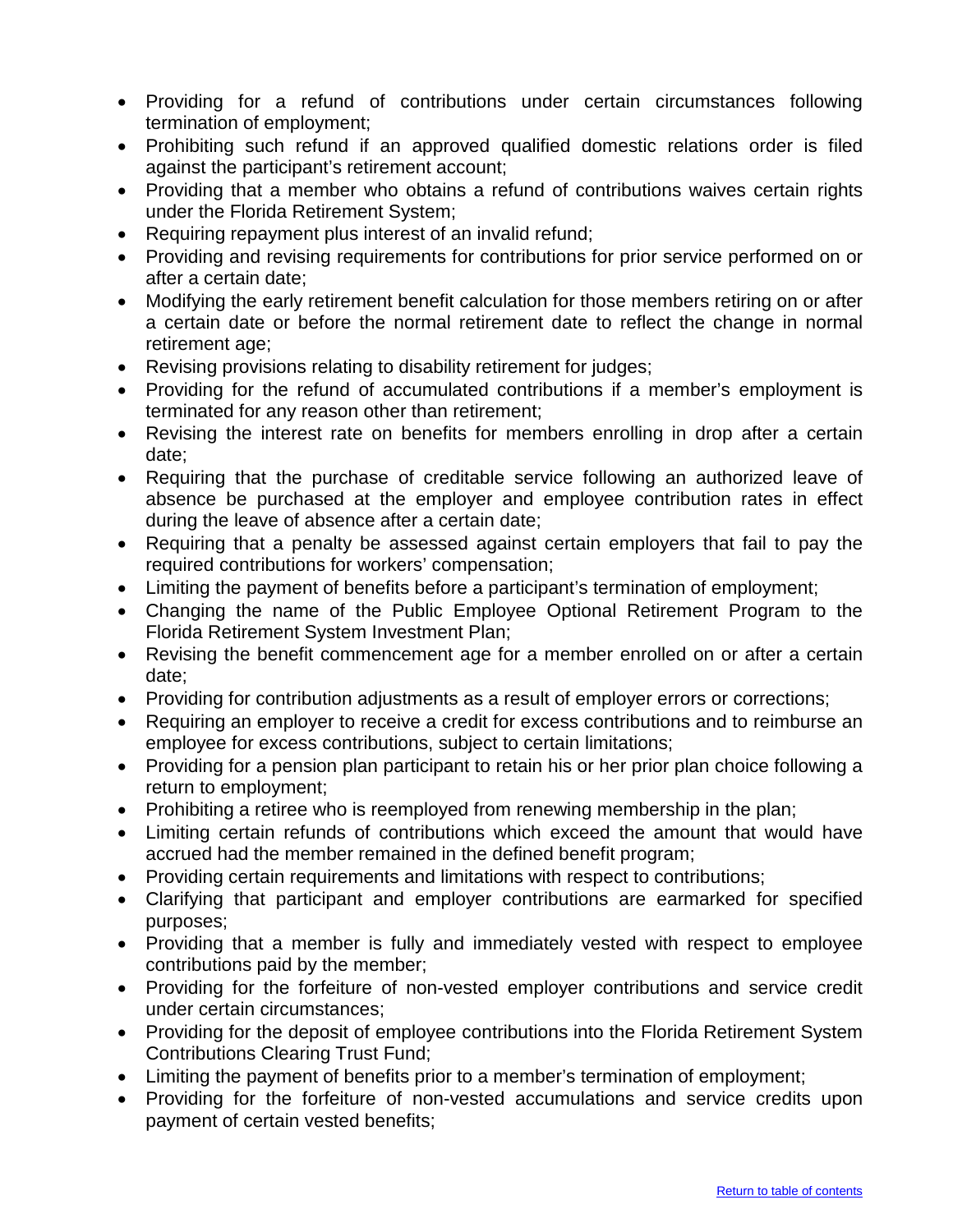- Providing that the distribution payment method selected by the member or beneficiary is final and irrevocable at the time of benefit distribution;
- Prohibiting a distribution of employee contributions if a qualified domestic relations order is filed against the participant's account;
- Requiring that employee contributions be deducted from the employee's monthly salary, beginning on July 1,2011, and treated as employer contributions under certain provisions of federal law;
- Clarifying that an employee may not receive such contributions directly;
- Specifying the required employee retirement contribution rates for the membership of each membership class and subclass of the Florida Retirement System;
- Specifying the required employer retirement contribution rates for each membership class and subclass of the Florida Retirement System in order to address unfunded actuarial liabilities of the system;
- Requiring an assessment to be imposed if the employee contributions remitted are less than the amount required under certain circumstances;
- Providing for the employer to receive a credit for excess contributions remitted and to apply such credit against future contributions owed;
- Requiring that certain fees be imposed for delinquent payments for retirement contributions;
- Providing that an employer is responsible for recovering any refund provided to an employee in error;
- Revising the terms of an authorized waiver of delinquency;
- Requiring an employer to receive a credit for excess contributions and to reimburse an employee for excess contributions, subject to certain limitations;
- Requiring employer and employee contributions for members of the State Community College System Optional Retirement Program on a certain date;
- Limiting the payment of benefits prior to a participant's termination of employment;
- Requiring the State Board of Administration and the Department of Management Services to request a determination letter and private letter ruling from the United States Internal Revenue Service;
- Providing appropriations to and authorizing additional positions for the Division of Retirement within the Department of Management Services.

#### **Effective Date: Upon becoming law, except as otherwise provided**

#### <span id="page-24-0"></span>**[HB 7223](http://flhouse.gov/Sections/Documents/loaddoc.aspx?FileName=_h7223er.docx&DocumentType=Bill&BillNumber=7223&Session=2011) – Public Records of Competitive Solicitations [Ch. 2011-140](http://laws.flrules.org/2011/140) Laws of Florida Approved by the Governor on June 2, 2011**

- Providing an exemption from public records requirements for bids, proposals, or replies submitted to an agency in response to a competitive solicitation;
- Expanding the public records exemption by extending the duration of the exemption;
- Providing for future repeal and legislative review of the exemption under the Open Government Sunset Review Act;